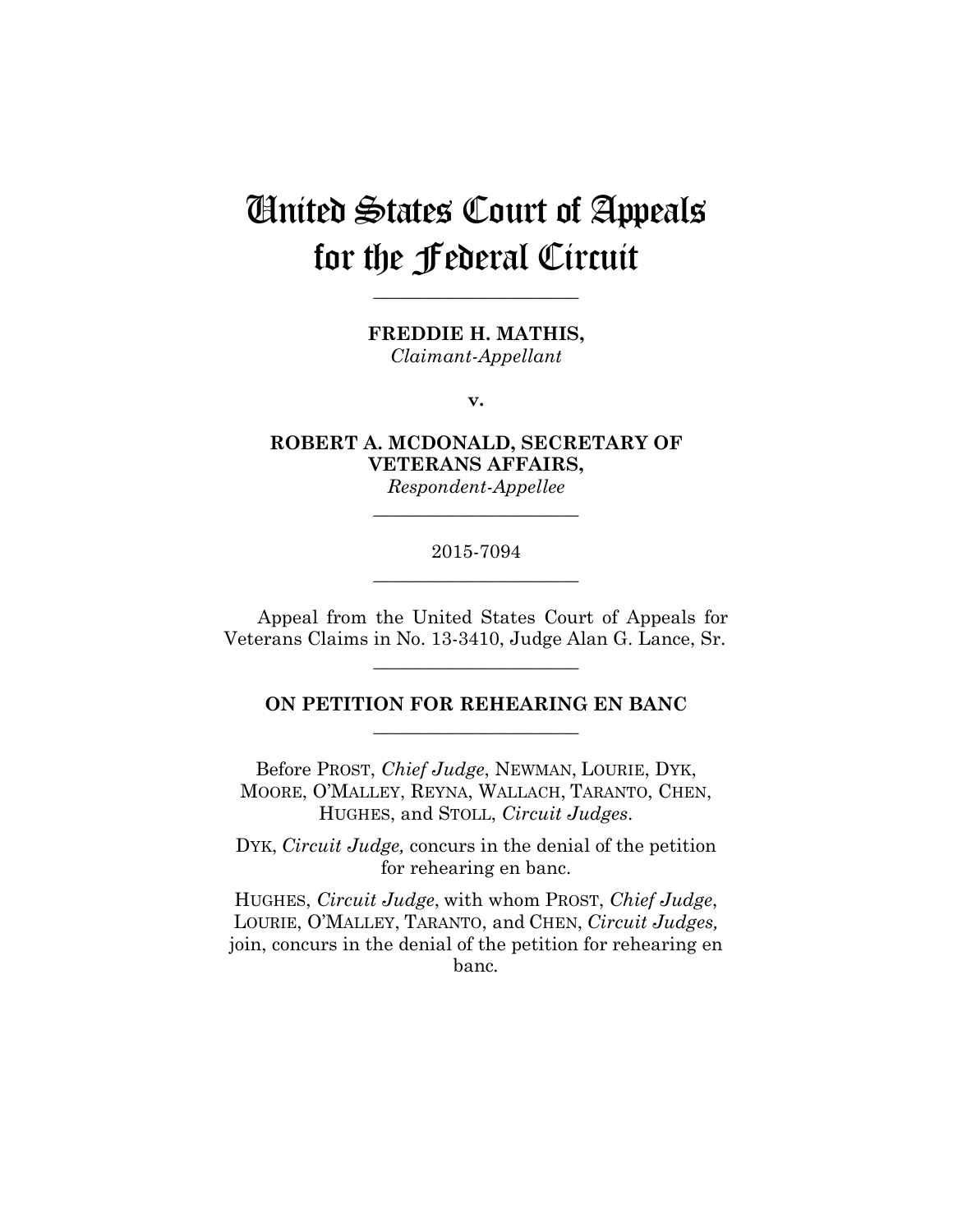REYNA, *Circuit Judge,* with whom NEWMAN and WALLACH, *Circuit Judges,* join, dissents from the denial of the petition for rehearing en banc*.*

STOLL, *Circuit Judge,* with whom NEWMAN, MOORE, and WALLACH, *Circuit Judges,* join, dissents from the denial of the petition for rehearing en banc*.*

PER CURIAM.

## **O R D E R**

 A petition for rehearing en banc was filed by claimant-appellant Freddie H. Mathis. A response to the petition was invited by the court and filed by the respondent-appellee Robert A. McDonald. Two motions for leave to file amici curiae briefs were also filed and granted by the court.

The petition, response, and briefs of amici curiae were referred to the panel that heard the appeal, and thereafter were referred to the circuit judges who are in regular active service. A poll was requested, taken, and failed.

Upon consideration thereof,

IT IS ORDERED THAT:

The petition for rehearing en banc is denied.

The mandate of the court will be issued on August 26, 2016.

FOR THE COURT

August 19, 2016 /s/ Peter R. Marksteiner Date Peter R. Marksteiner Clerk of Court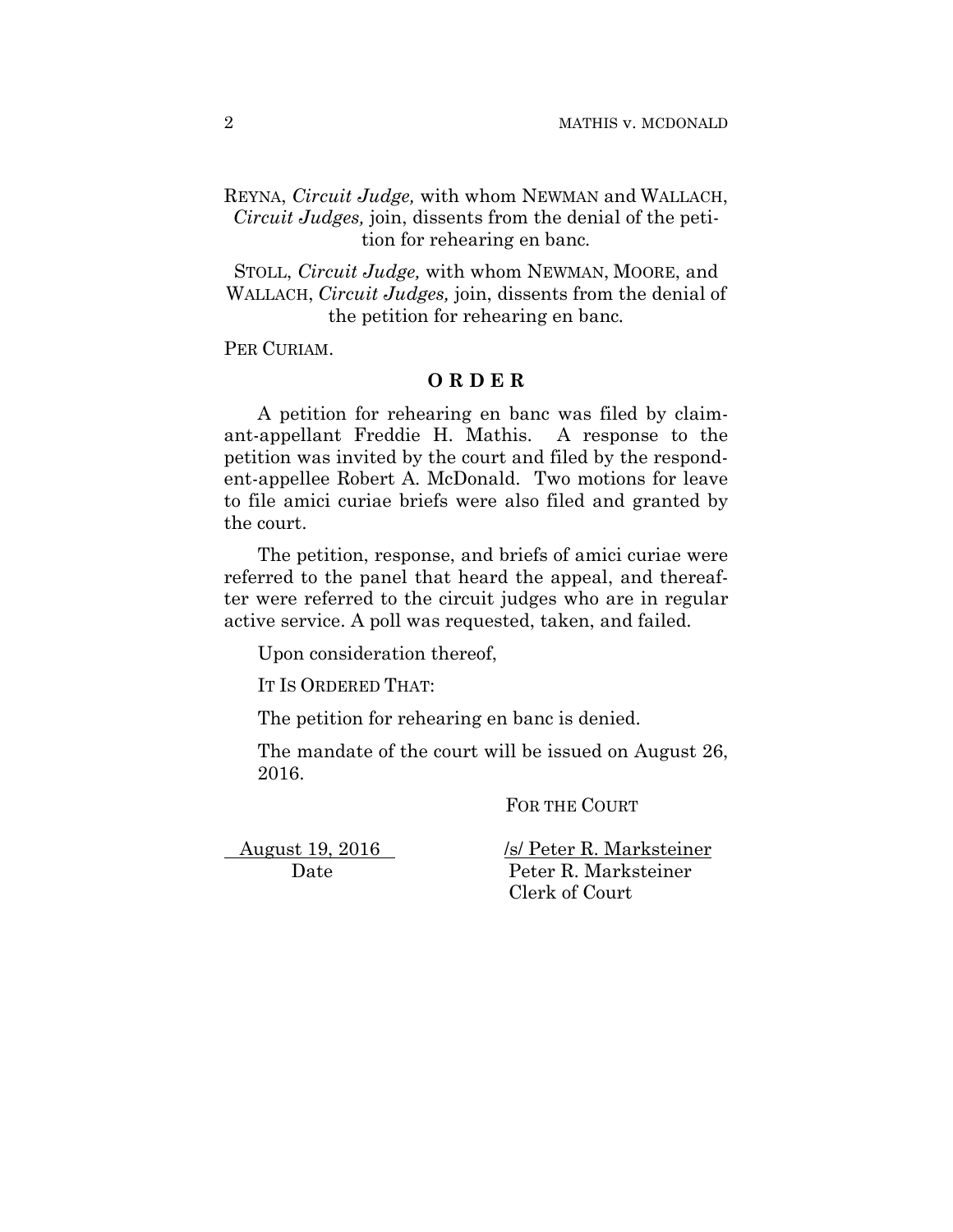# United States Court of Appeals for the Federal Circuit

**FREDDIE H. MATHIS,**

**\_\_\_\_\_\_\_\_\_\_\_\_\_\_\_\_\_\_\_\_\_\_** 

*Claimant-Appellant*

**v.**

**ROBERT A. MCDONALD, SECRETARY OF VETERANS AFFAIRS,**

*Respondent-Appellee* **\_\_\_\_\_\_\_\_\_\_\_\_\_\_\_\_\_\_\_\_\_\_** 

## 2015-7094 **\_\_\_\_\_\_\_\_\_\_\_\_\_\_\_\_\_\_\_\_\_\_**

Appeal from the United States Court of Appeals for Veterans Claims in No. 13-3410, Judge Alan G. Lance, Sr.

**\_\_\_\_\_\_\_\_\_\_\_\_\_\_\_\_\_\_\_\_\_\_** 

DYK, *Circuit Judge*, concurring in the denial of the petition for rehearing en banc.

To me both sides here are partly right and partly wrong or at least partly unclear. I agree with Judge Hughes that the presumption of competence of medical examiners is reasonable, as is placing the burden on the veteran to raise any issue as to competence. At the same time I also agree with Judge Reyna that the veteran should be able to secure information about the examiner's qualifications from the Department of Veterans Affairs ("VA") upon request without securing a Board of Veterans' Appeals or court order. Judge Hughes declines to opine as to when the VA's duty to assist requires it to supply qualifications information and suggests that the veteran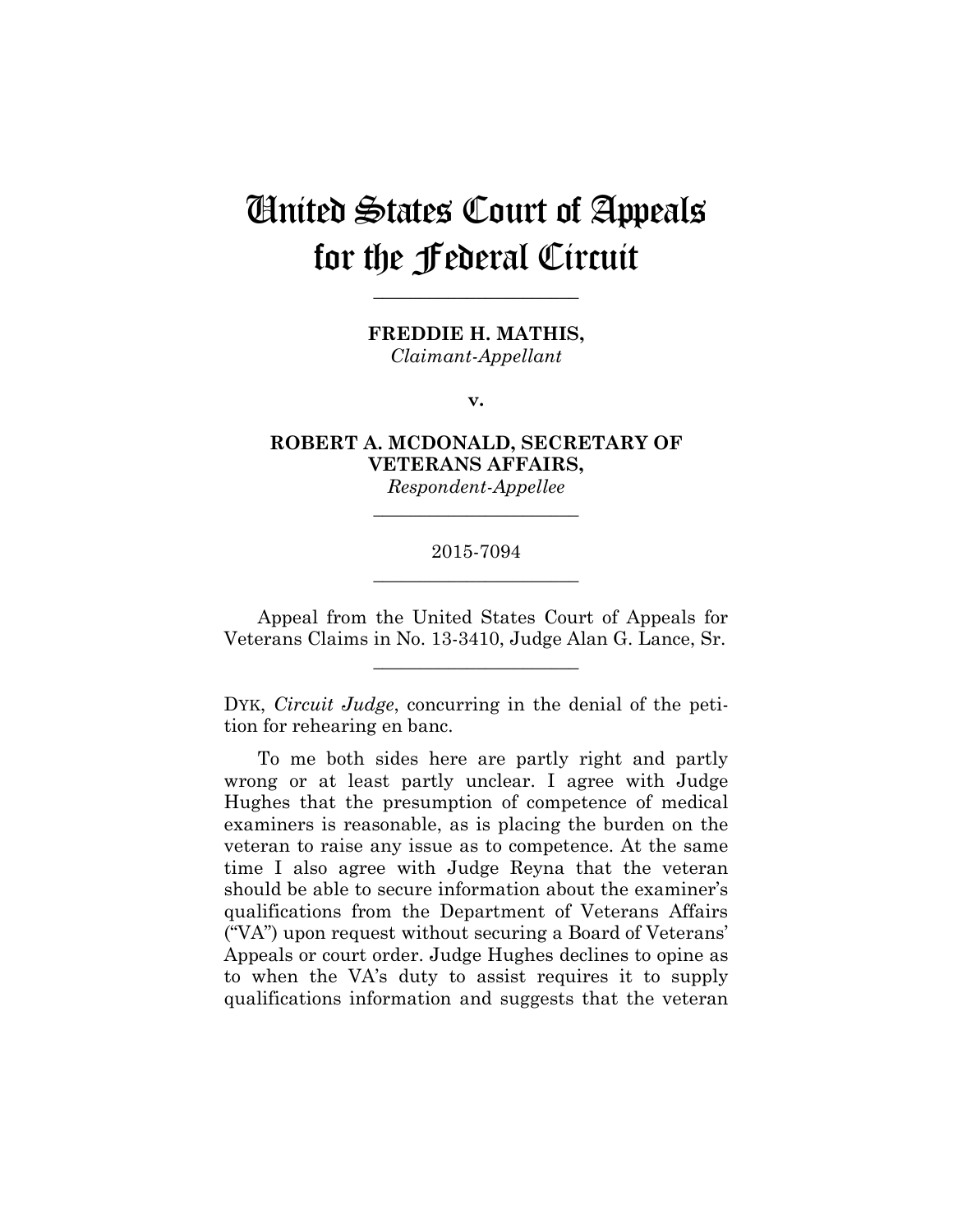may need to provide a "reason" to suspect an examiner is incompetent. In my view, imposing such an obligation on the VA to routinely provide qualifications information to the veteran in response to a request (as part of the duty to assist) should not place an undue burden on the VA. This case involves no such request. But one might hope that the VA would adopt that approach for the future so that the veteran on request will have the information necessary to mount a challenge to the medical examiner's qualifications.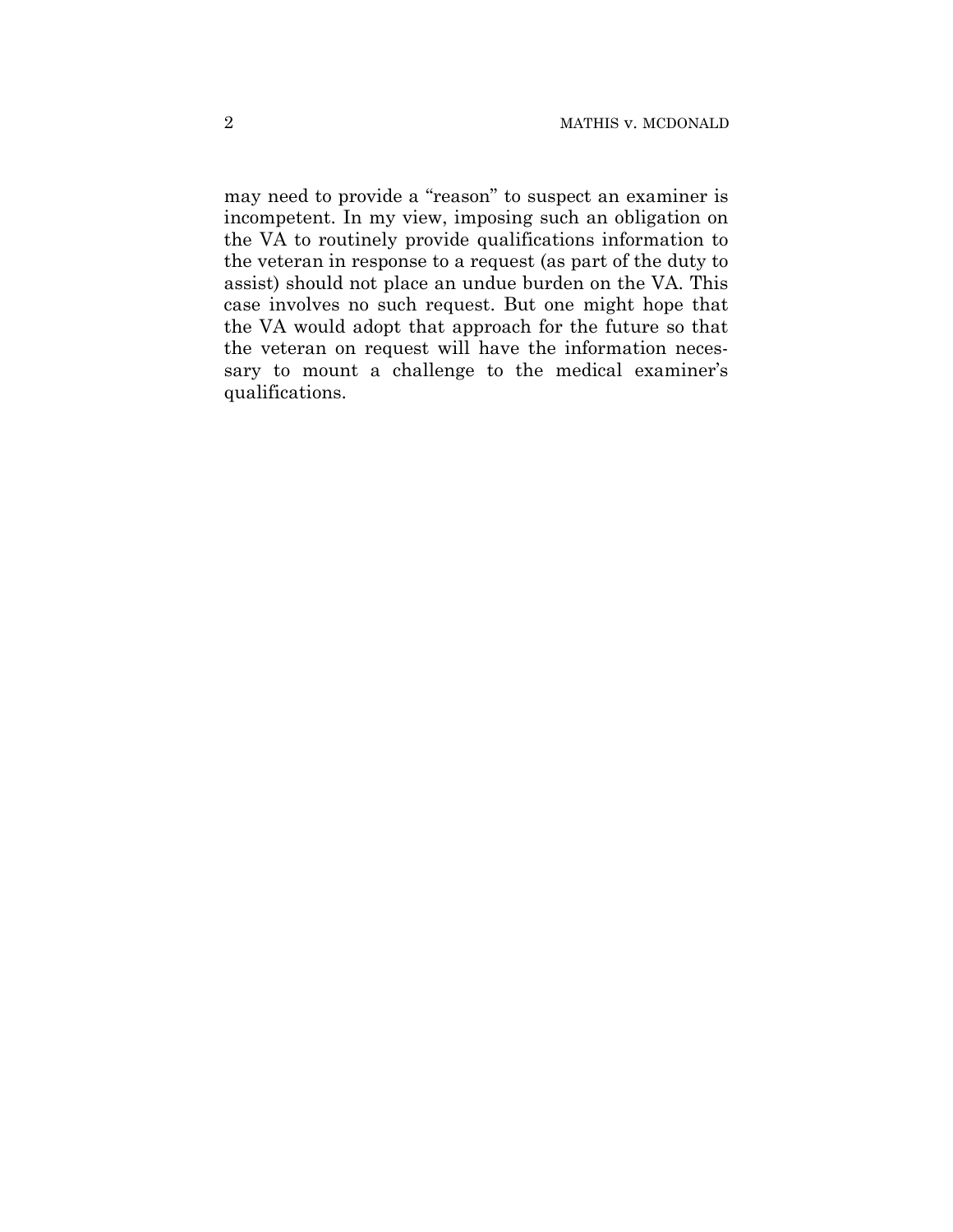## United States Court of Appeals for the Federal Circuit

**FREDDIE H. MATHIS,**

**\_\_\_\_\_\_\_\_\_\_\_\_\_\_\_\_\_\_\_\_\_\_** 

*Claimant-Appellant*

**v.**

**ROBERT A. MCDONALD, SECRETARY OF VETERANS AFFAIRS,**

*Respondent-Appellee* **\_\_\_\_\_\_\_\_\_\_\_\_\_\_\_\_\_\_\_\_\_\_** 

## 2015-7094 **\_\_\_\_\_\_\_\_\_\_\_\_\_\_\_\_\_\_\_\_\_\_**

Appeal from the United States Court of Appeals for Veterans Claims in No. 13-3410, Judge Alan G. Lance, Sr.

**\_\_\_\_\_\_\_\_\_\_\_\_\_\_\_\_\_\_\_\_\_\_** 

HUGHES, *Circuit Judge*, with whom PROST, *Chief Judge*, LOURIE, O'MALLEY, TARANTO, and CHEN, *Circuit Judges*, join, concurring in the denial of the petition for rehearing en banc.

I concur in the denial of the petition for rehearing en banc but write separately to note the limited nature of the rebuttable presumption and emphasize the VA's obligations to develop the record and to assist the veteran. Those duties ensure that a veteran will have access to information regarding a medical examiner's credentials when appropriate. And if the VA fails to properly fulfill these obligations, its decisions are subject to case-specific review and reversal by both the Board of Veterans Appeals and the Court of Appeals for Veterans Claims, and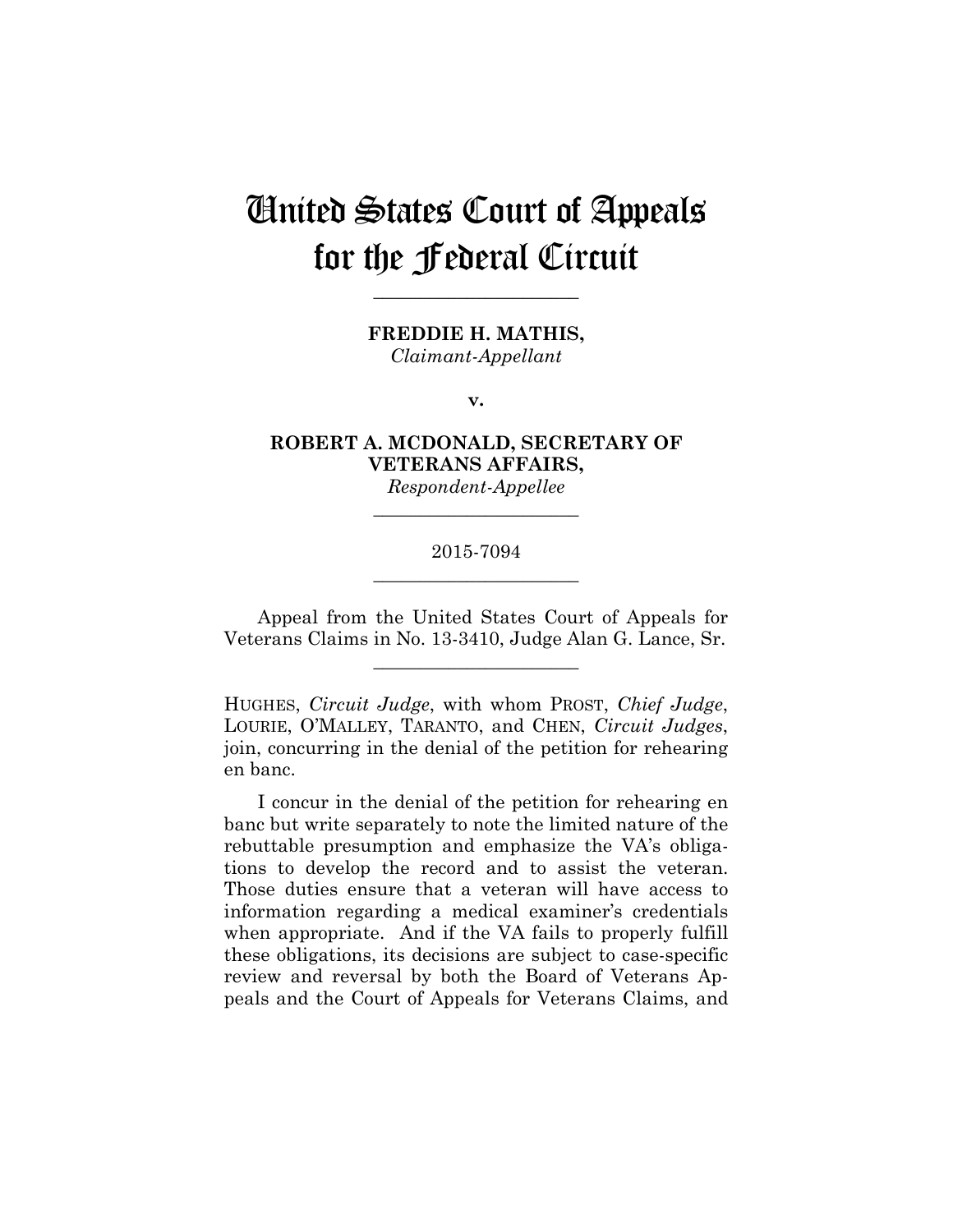to review in this court for improper legal restrictions and any constitutional violations. The limited, rebuttable presumption of competency simply permits the VA to assume that a chosen medical examiner is competent to conduct examinations. It does not provide a presumption that the examination report and the information contained therein is correct—the probative weight of the report still must be determined by the regional office and the Board. And despite this presumption, a veteran may always request information to challenge an examiner's competency from the regional office or the Board. I see no legal reason to object to the limited, rebuttable presumption of competency as long as the Secretary's other legal obligations, including the duty to assist and to develop the record, are fulfilled.

In fact, the Board has frequently justified providing veterans with information regarding examiners' qualifications based on its duty to assist. *See* No. 1501503, 2015 WL 1194124, at \*8 (Bd. Vet. App. Jan. 13, 2015) ("Although the RO directed the Veteran to contact the doctor directly for such, the Board finds that ensuring receipt of the CV is, in this instance, subject to the duty to assist the Veteran in substantiating his claim."); No. 1543733, 2015 WL 7875614, at \*2 (Bd. Vet. App. Oct. 13, 2015) ("Although the Board's Privacy Act Officer directed the attorney to contact the facilities where the examinations were held for such information, ensuring receipt of the CVs is, in this instance, subject to the duty to assist the Veteran in substantiating his claims."). Likewise, in *Nohr v. McDonald*, the Veterans Court explicitly recognized that the VA's duty to assist and its duty to obtain records obligated the Secretary to assist the veteran in developing the record regarding an examiner's competency. As the court said, "the Board cannot hide behind the presumption of regularity and ignore Mr. Nohr's request for assistance in obtaining documents necessary to rebut the presumption." 27 Vet. App. 124, 133 (2014). Thus, the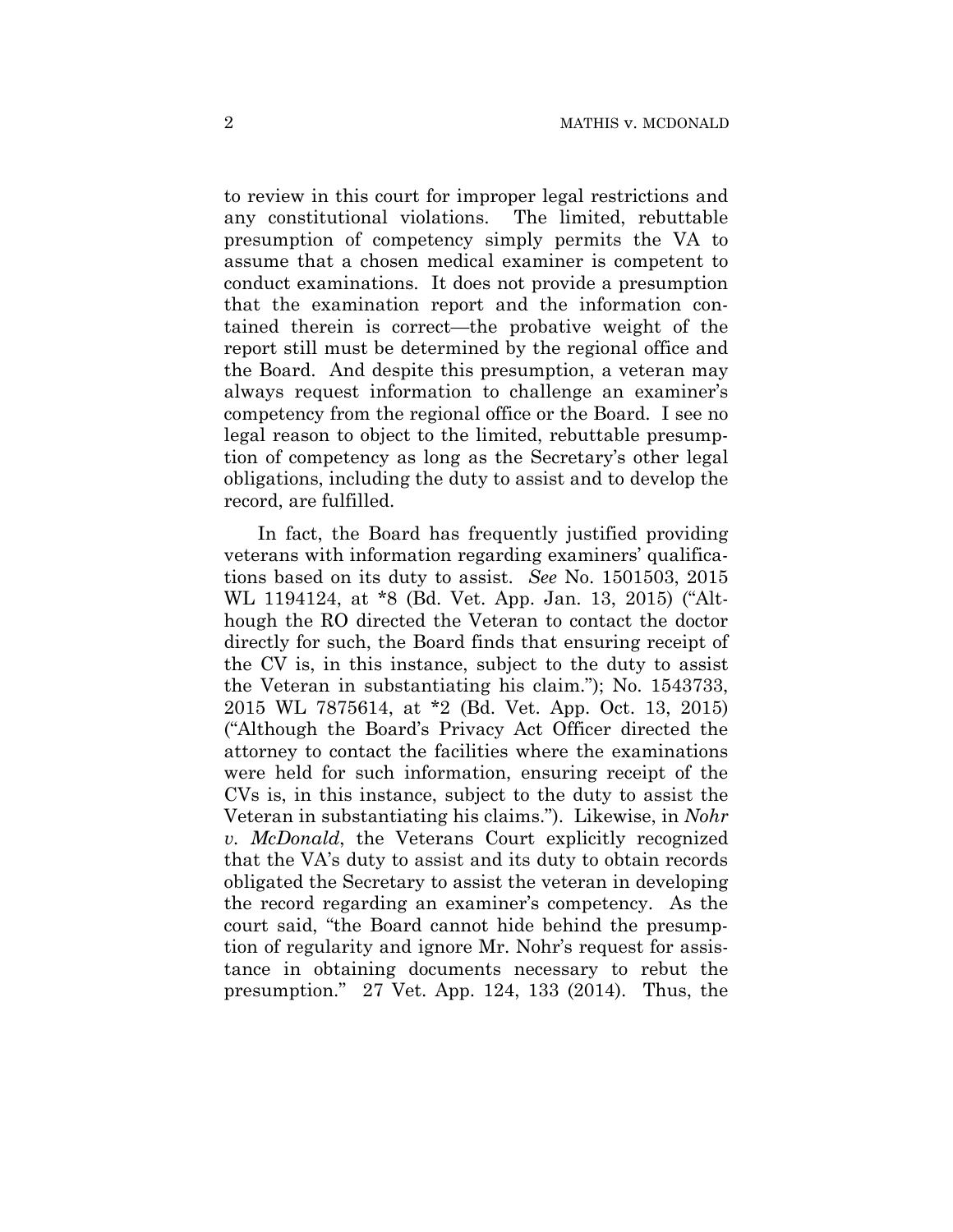Veterans Court has recognized that it would be improper for the VA to both refuse assistance and invoke the presumption.

It is true that the VA will sometimes deny such requests when, for example, a request is made before an examination and there is no reason to suspect that an examiner is incompetent. *See* No. 1452787, 2014 WL 7740599, at \*9 (Bd. Vet. App. Dec. 1, 2014). However, that does not prevent this information from being provided at a more appropriate time. Indeed, in at least five different cases where the veteran has requested the CV of his examiner, the VA has been directed to comply with this request. *Nohr*, 27 Vet. App. at 128; No. 1552016, 2015 WL 10004845, at \*12 (Bd. Vet. App. Dec. 11, 2015); No. 1543733, 2015 WL 7875614, at \*2 (Bd. Vet. App. Oct. 13, 2015); No. 1538484, 2015 WL 6939522, at \*1–2 (Bd. Vet. App. Sept. 9, 2015); No. 1501503, 2015 WL 1194124, at \*7–8 (Bd. Vet. App. Jan. 13, 2015). More importantly, the VA's duty to assist requires it to consider a claimant's request for further information, including information about an examiner's competency. The scope of that duty, and including the circumstances and timing of when such information should be provided, is not before us in this case and I offer no view on when that duty requires the VA to supply an examiner's CV when requested. It suffices to say that the duty to assist requires the VA "to make reasonable efforts to assist a claimant in obtaining evidence necessary to substantiate the claimant's claim," 38 U.S.C. § 5103A(a)(1), and, thus, it should not routinely require an order from the Board or the Veterans Court before such necessary information is provided.

In this case, it does not appear that Mr. Mathis ever requested information regarding the examiner's qualifications. *See Mathis v. McDonald*, No. 2015–7094, 2016 WL 1274457, at \*1–2 (Fed. Cir. Apr. 1, 2016); *see also Mathis v. McDonald*, No. 2013–3410, 2015 WL 2415067, at \*3 (Vet. App. May 21, 2015) ("Here, [Mr. Mathis] points to no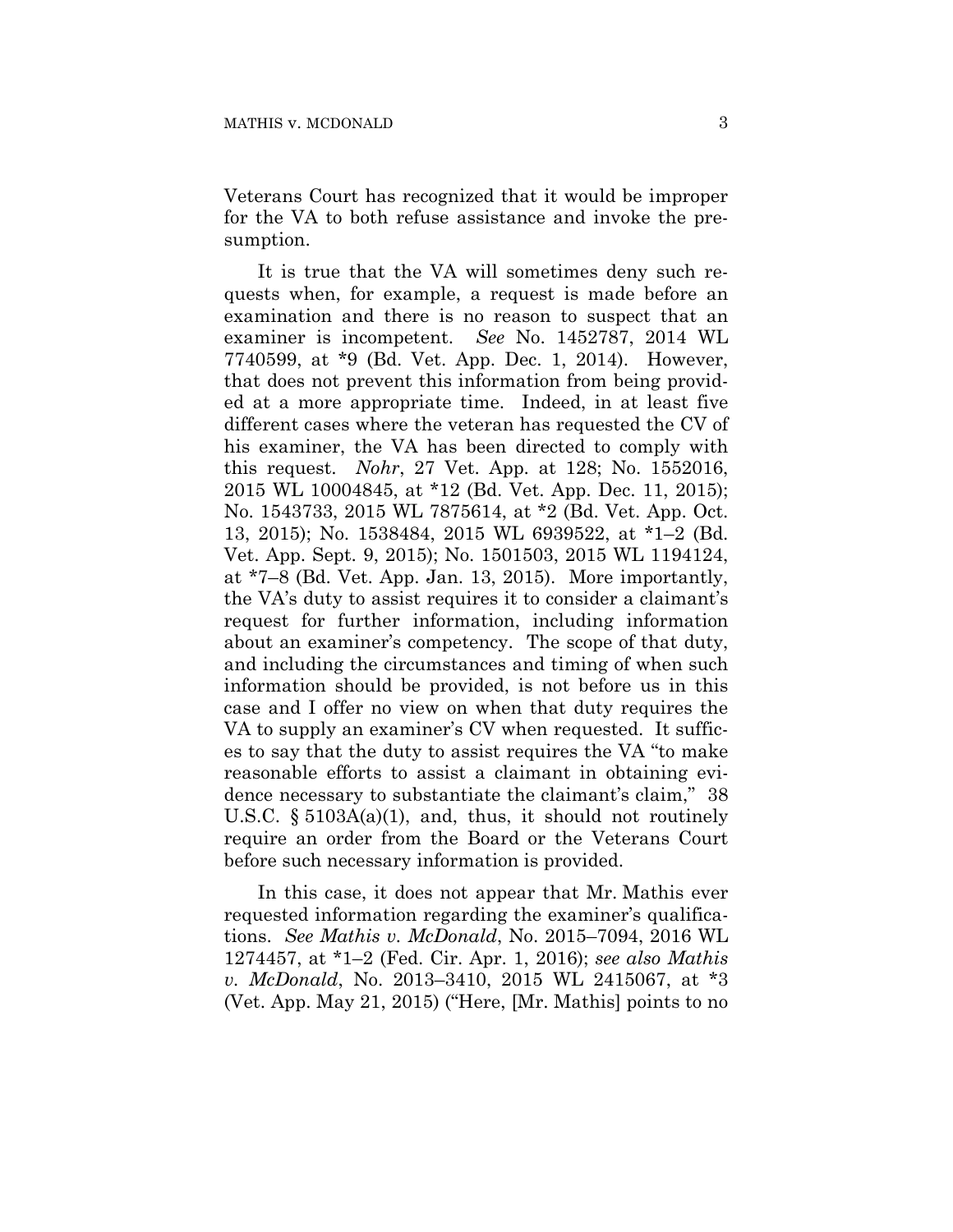evidence that relates to an objection to the February 2012 examiner on the basis of competence."). In fact, he did not raise the issue of competency until his case was on appeal to the Veterans Court. *Mathis*, 2016 WL 1274457, at \*2. Even in the absence of the presumption of competency, it would still be inappropriate for the Veterans Court or this court to adjudicate the factual question of an examiner's competency in the first instance.

Similar procedural deficiencies existed in the cases that this petition calls into consideration. In *Rizzo v. Shinseki*, 580 F.3d 1288, 1290–91 (Fed. Cir. 2009), there is no mention of an attempt to procure information about the examiner's qualifications; instead, the veteran simply challenged the VA's failure to introduce affirmative evidence of his qualification. In *Bastien v. Shinseki*, 599 F.3d 1301, 1306 (Fed. Cir. 2010), the veteran requested information about the examiner's qualifications and it was provided, but the veteran failed to challenge the examiner's competency. In *Sickels v. Shinseki*, 643 F.3d 1362, 1365 (Fed. Cir. 2011), and *Parks v. Shinseki*, 716 F.3d 581, 586 (Fed. Cir. 2013), the veterans failed to request information about the VA examiners' qualifications. Indeed, in *Parks*, we specifically declined to offer an "opinion on whether an ARNP experienced only in family medicine may be qualified to opine on causes of diabetes." 716 F.3d at 586. We have approved a (rebuttable) presumption of competency, but we have not had occasion—and do not here have occasion—to address how the VA must fulfill its duty to assist, or other legal duties, when questions of competency arise. We have not upheld a denial of a claimant's request for competency information where there was reason to question competency and the information was needed to answer the question. Meanwhile, as noted above, the Veterans Court and the Board have recognized such informational duties where competency is genuinely placed in issue.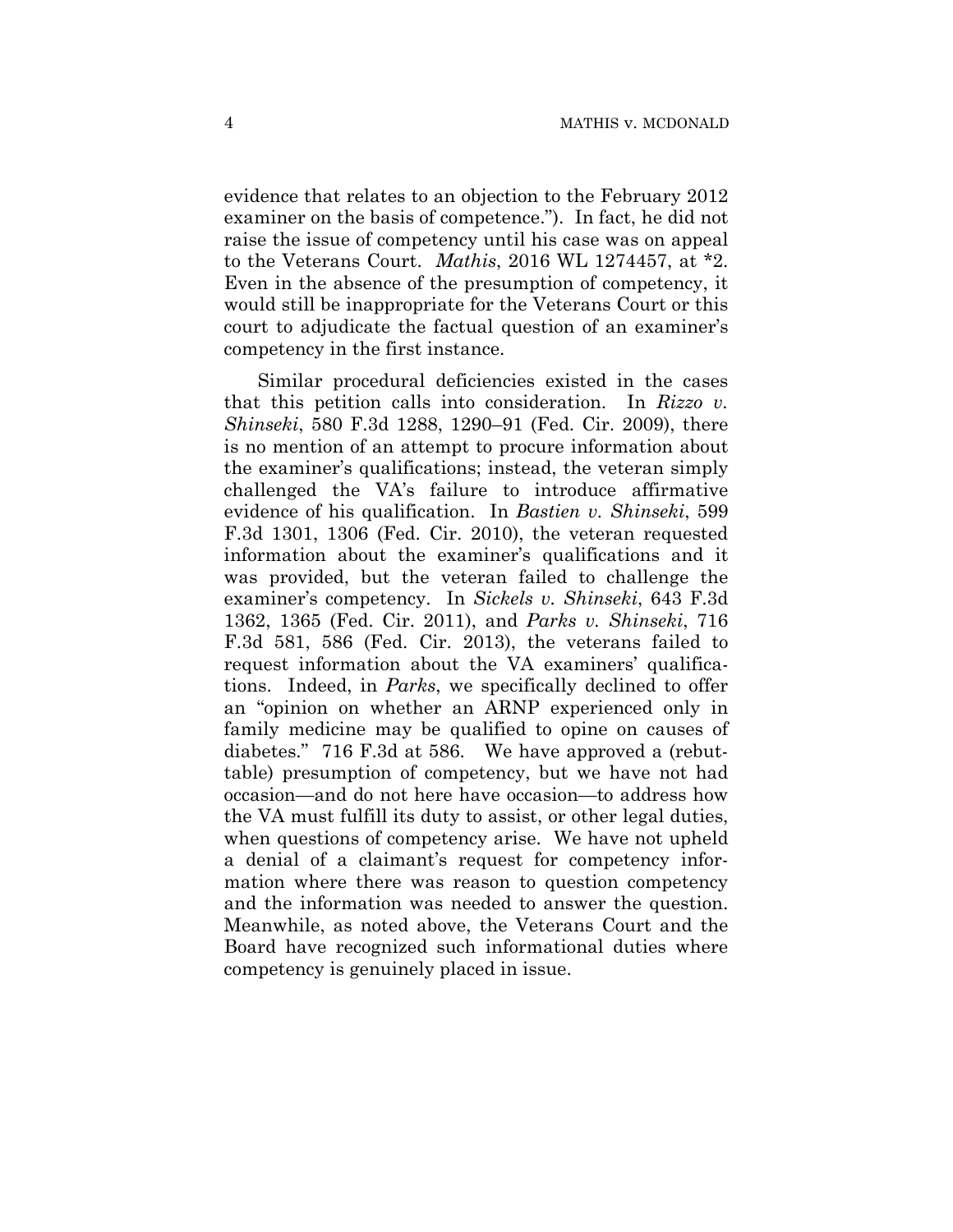It is also important to put the presumption of competency in context in other ways.

First, the dissent appears to conflate an examiner's competence with the adequacy of the exam he performs. *See* Reyna Dissent at 4, 8 n.6. The dissent relies on *Sickels* to support its conclusion that "[t]his court has extended the presumption of competence to apply not only to examiners, but also to their reports." *Id.* at 8 n.6. But *Sickels* does not reach so far. Rather, *Sickels* simply concludes that the presumption of competency includes the presumption that an examiner was "sufficiently informed." *Sickels*, 643 F.3d at 1365. Moreover, like the situation here, *Sickels* relied on the fact that the argument that the examiner was insufficiently informed was not raised before the Board. *Id.* at 1366. Accordingly, the Board was not required to "state reasons and bases demonstrating why the medical examiners' reports were competent and sufficiently informed." *Id.* Nowhere does *Sickels* hold that the presumption of competency extends to the examination report.

Therefore, apart from challenging an examiner's qualifications, the veteran may hold the examiner to the separate standards that demand adequacy of the examiner's opinion and examination. The law is clear that when the Board seeks the opinion of a medical expert, "that opinion must be adequate to allow judicial review." *D'Aries v. Peake*, 22 Vet. App. 97, 104 (2008). Moreover, the opinion must rest on an examination, whether of the veteran or of medical records, adequate to support the opinion offered. *See Barr v. Nicholson*, 21 Vet. App. 303, 311 (2007) ("[O]nce the Secretary undertakes the effort to provide an examination when developing a serviceconnection claim, even if not statutorily obligated to do so, he must provide an adequate one or, at a minimum, notify the claimant why one will not or cannot be provided."). "A medical opinion is adequate when it is based upon consideration of the veteran's prior medical history and exami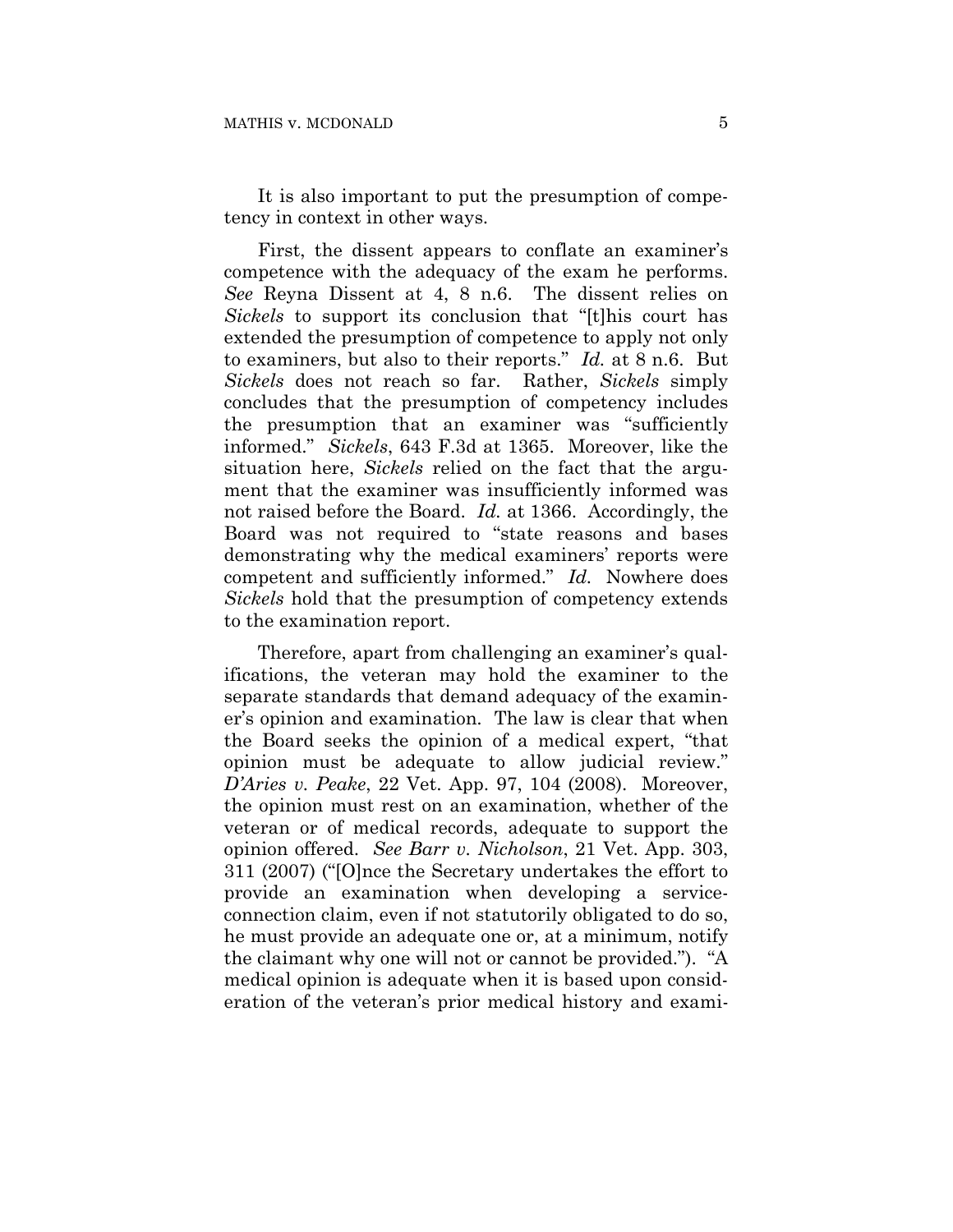nations and also describes the disability in sufficient detail so that the Board's 'evaluation of the claimed disability will be a fully informed one." *Id.* at 310 (quoting *Ardison v. Brown*, 6 Vet. App. 405, 407 (1994)).

The VA Manual also sets forth internal procedures aimed at producing adequate examination reports. The VA Manual provides that "[a] VA examination report submitted to the rating activity must be as complete as possible," and specifically calls out that "[a] medical opinion [that] is not properly supported by a valid rationale and/or the evidence of record" is an example of a "deficienc[y] that would render an examination insufficient." M21-1MR § III.iv.3.D.3.a. It then directs that if an examination is insufficient, it should be returned to the VA examiner or the contracted provider. *Id.* § III.iv.3.D.3.e.

As this law and guidance makes clear, whether an examiner is competent and whether he has rendered an adequate exam are two separate inquiries. Therefore, simply because an examiner has been presumed competent does not relieve him of his duty to provide an adequate report.

Second, the dissent suggests that the VA periodically engages unqualified examiners, and that the presumption insulates these examiners from any review. *See, e.g.*, Reyna Dissent at 7 ("In reviewing their reports, the Board has indicated that not every doctor is qualified to testify about every issue, and that some issues require special knowledge."); *id.* at 9–10 ("[The presumption] permits the Board to rely on opinions when it knows almost nothing about the person who prepared them. It almost entirely insulates the VA's choice of medical examiners from review."). However, VA regulations require that "competent medical evidence" be "provided by a person who is qualified through education, training, or experience to offer medical diagnoses, statements, or opinions." 38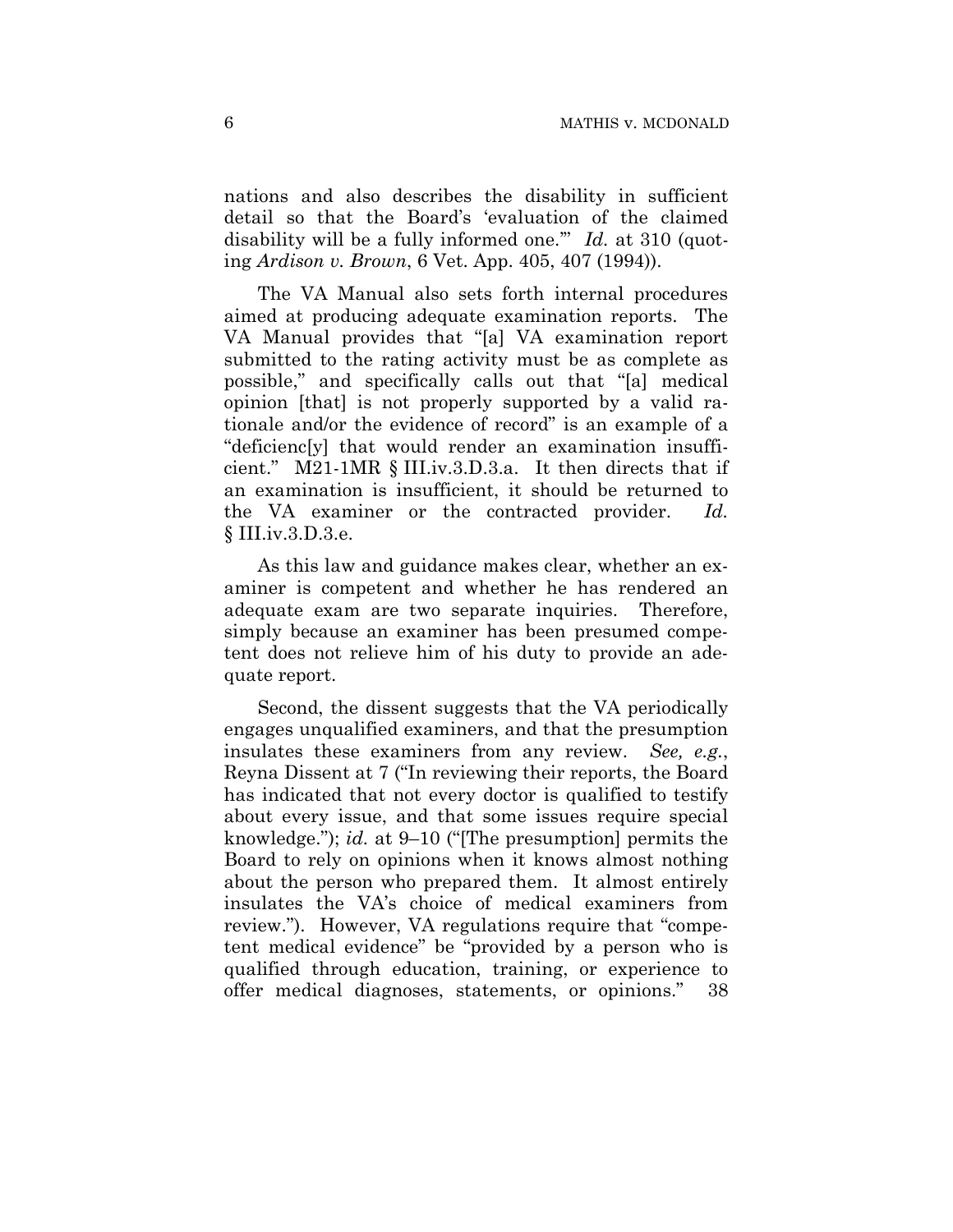1

C.F.R.  $\S 3.159(a)(1)$ . Examinations provided by the VA are generally conducted "by VA medical staff, VA contract providers, or non-VA care providers." VHA Directive 1046 at 1 (Apr. 23, 2014). The VA Manual provides that "VA medical facilities (or the medical examination contractor) are responsible for ensuring that the examiners are adequately qualified." M21-1MR § III.iv.3.D.2.b. Every examination report or Disability Benefits Questionnaire (DBQ) must contain the "signature, printed name and credentials, phone number and preferably a fax number, medical license number, and address" of the examiner, as well as his or her specialty, if a specialist examination is required. *Id.* Although Veterans Service Center employees are "not expected to routinely review the credentials of clinical personnel to determine the acceptability of their reports," they must do so if "there is contradictory evidence of record." *Id.*

Regardless, even if the VA sometimes selects "unqualified" examiners—an assertion not supported by any evidence1—the dissent overlooks the fact that a veteran can get access to information about his examiner's qualifi-

<sup>&</sup>lt;sup>1</sup> The dissent's sole support for this assertion is *Krugman v. Dep't of Veterans Affairs*, a whistleblower case from the Merit Systems Protection Board in which the employee was fired from the VA because, among other things, he refused to perform compensation and pension examinations. Reyna Dissent at 5 n.3 (citing No. 2015– 3156, 2016 WL 1426256, at \*1 (Fed. Cir. Apr. 12, 2016)). As a defense to the agency's removal action, the employee asserted that he refused to conduct examinations because he thought that he was not competent to perform examinations. However, the VA never found him incompetent, nor did any claimants ever challenge his competency. Therefore, this case does not demonstrate that the VA hires unqualified examiners.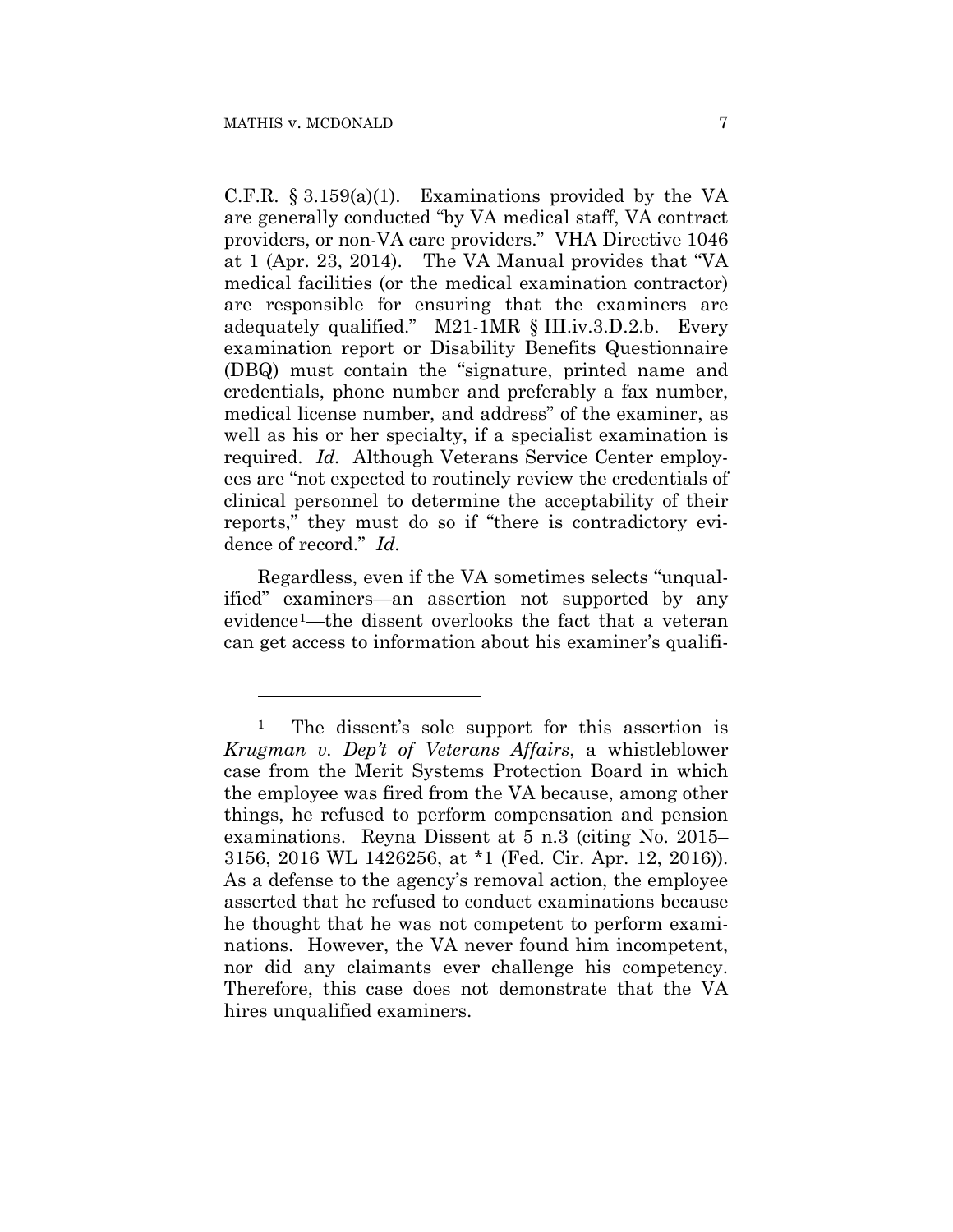cations. As noted above, in at least five different cases where the veteran has requested the CV of his examiner, the VA has been directed to comply with this request. *See supra* at 3. Further, the VA Manual includes a section on "Questions About Competency and/or Validity of Examinations" and directs the VA to *Nohr* for "more information on a claimant's request for information, or complaints, about a VA examination or opinion." M21–1MR § III.iv.3.D.2.o.

The dissent emphasizes, however, that "[i]f a veteran asks for an examiner's qualifications, the VA will not provide them unless it is ordered to do so by the Board, the Veterans Court, or this court." Reyna Dissent at 10. I do not believe that is correct, nor do I believe the dissent's single citation to a Veterans Court decision proves this point. This case involves only one instance where an order was required to release examiner qualifications, and it demonstrates nothing about whether the VA has willingly provided this information in the majority of other cases. In fact, it at most suggests that when the VA denies requests for examiner qualifications, the system is equipped to remedy these denials.

Finally, the dissent fails to appreciate the nature of the medical evidence used by the VA. Specifically, the VA may order a medical examination, but the agency is not required to provide a medical examination or opinion if the record already contains sufficient medical evidence for the VA to make a decision on the claim. *See* 38 U.S.C. § 5103A(d)(1). By the dissent's account, the competency of the doctors that performed any examinations contained in this "sufficient medical evidence," which may be decades old in any given case, would need to be established before the VA may rely on it to make a decision on the claim.

The VA provides over 1 million disability evaluations yearly and in 2015 alone, the Veterans Health Administration completed 2,899,593 individual disability bene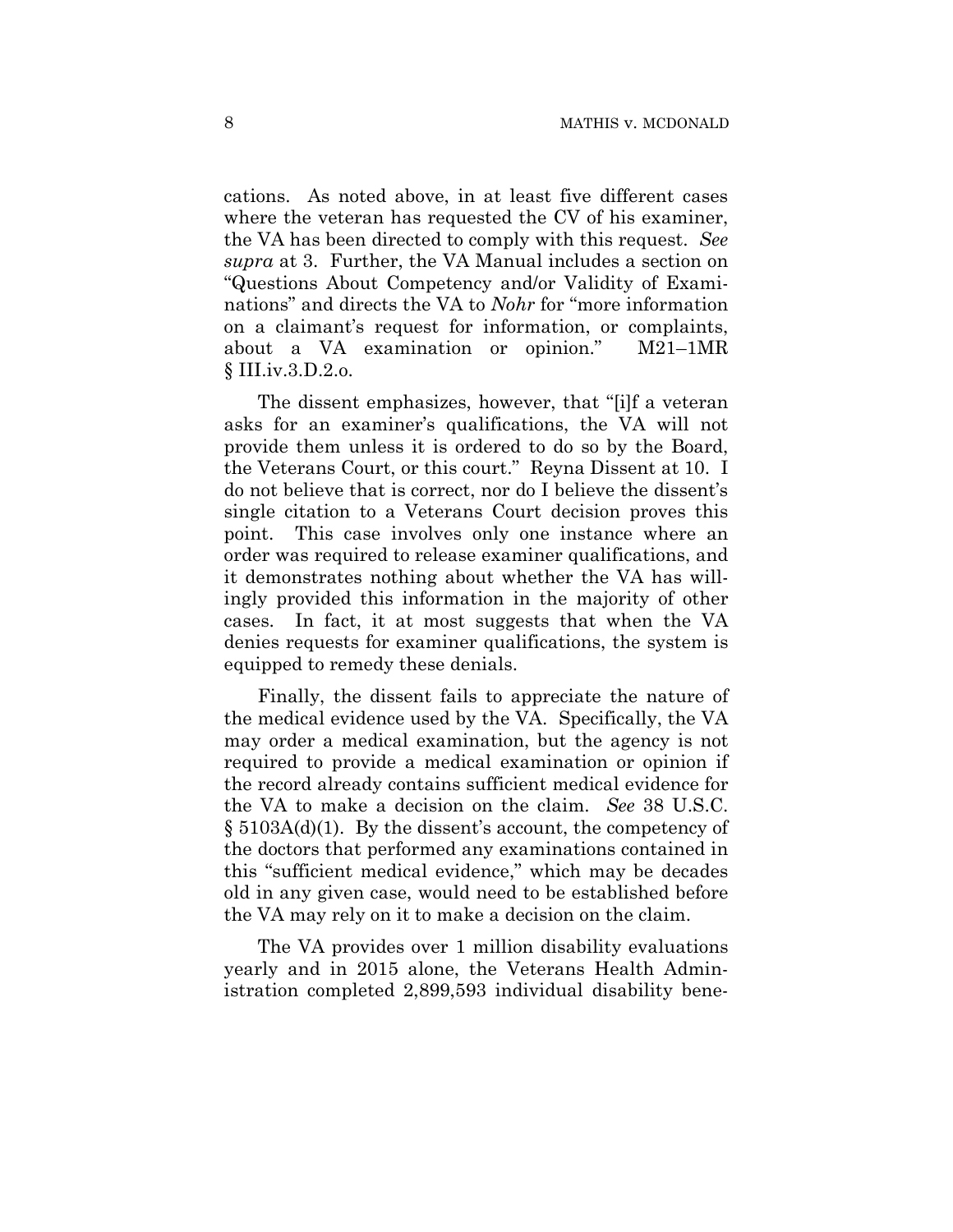fits questionnaires and/or disability examination templates. Resp. Br. at 8. The dissent has provided no guidance as to how the elimination of this limited presumption would work with regard to the millions of disability evaluations that have already been provided and form the basis for the continuing evaluation of the millions of pending claims for benefits. Would the Secretary be required to provide an affidavit or some other supporting evidence of the examiner's competence before the Regional Office or the Board could rely on that examination report? Would the Secretary have to appoint a specialist for each particular ailment a veteran alleges, as Mathis implies would be necessary? If so, that will create an incredible burden and may impair the operations of the VA, a result that will negatively impact veterans. Consequently, this court should not revise a procedure that is one small piece of a very complicated and long process, especially in a case that does not demonstrate a problem with the use of that procedure.

I am certainly sympathetic to the concerns raised regarding the presumption of competency, and its potential for misuse by the VA. The Secretary should be mindful of its obligations and not reflexively rely on a presumption of competency. But our review is limited and I see no legal impediment to a rebuttable presumption of competency as long as it is properly confined and consistent with the Secretary's other legal obligations. Thus, I respectfully concur in the denial of rehearing en banc.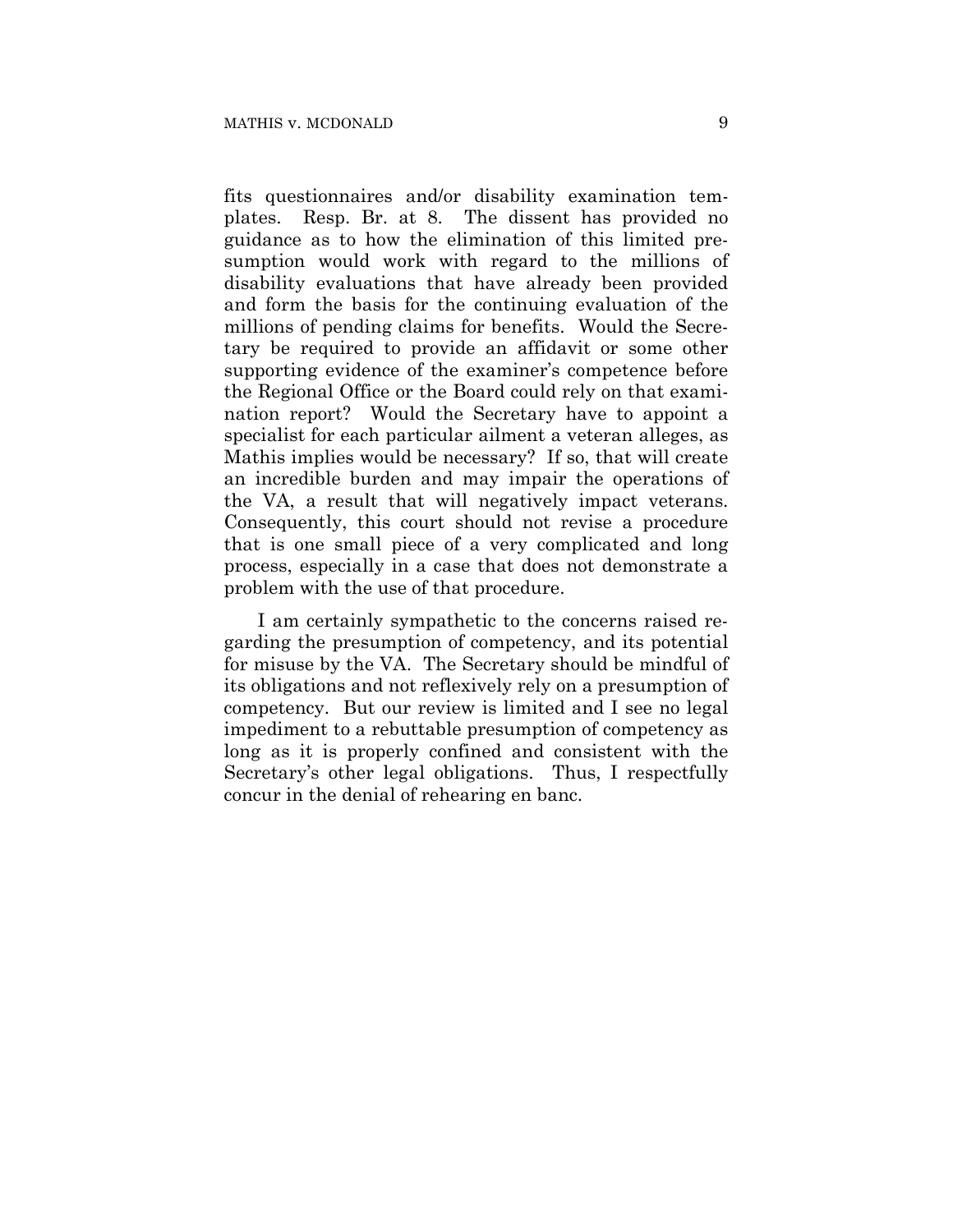# United States Court of Appeals for the Federal Circuit

**FREDDIE H. MATHIS,**

**\_\_\_\_\_\_\_\_\_\_\_\_\_\_\_\_\_\_\_\_\_\_** 

*Claimant-Appellant*

**v.**

**ROBERT A. MCDONALD, SECRETARY OF VETERANS AFFAIRS,**

*Respondent-Appellee* **\_\_\_\_\_\_\_\_\_\_\_\_\_\_\_\_\_\_\_\_\_\_** 

## 2015-7094 **\_\_\_\_\_\_\_\_\_\_\_\_\_\_\_\_\_\_\_\_\_\_**

Appeal from the United States Court of Appeals for Veterans Claims in No. 13-3410, Judge Alan G. Lance, Sr.

**\_\_\_\_\_\_\_\_\_\_\_\_\_\_\_\_\_\_\_\_\_\_** 

REYNA, *Circuit Judge,* with whom NEWMAN and WALLACH, *Circuit Judges*, join, dissenting from denial of rehearing en banc.

In declining to undertake an *en banc* review, the court leaves in place a judicially created evidentiary presumption that in application denies due process to veterans seeking disability benefits. The presumption, that the Veterans Administration ordinarily and routinely selects competent medical examiners as a matter of due course, was created void of any evidentiary basis. Its application has resulted in a process that is inconsistent with the Congressional imperative that the veterans' disability process be non-adversarial, and that the VA bears an affirmative duty to assist the veteran. In the face of these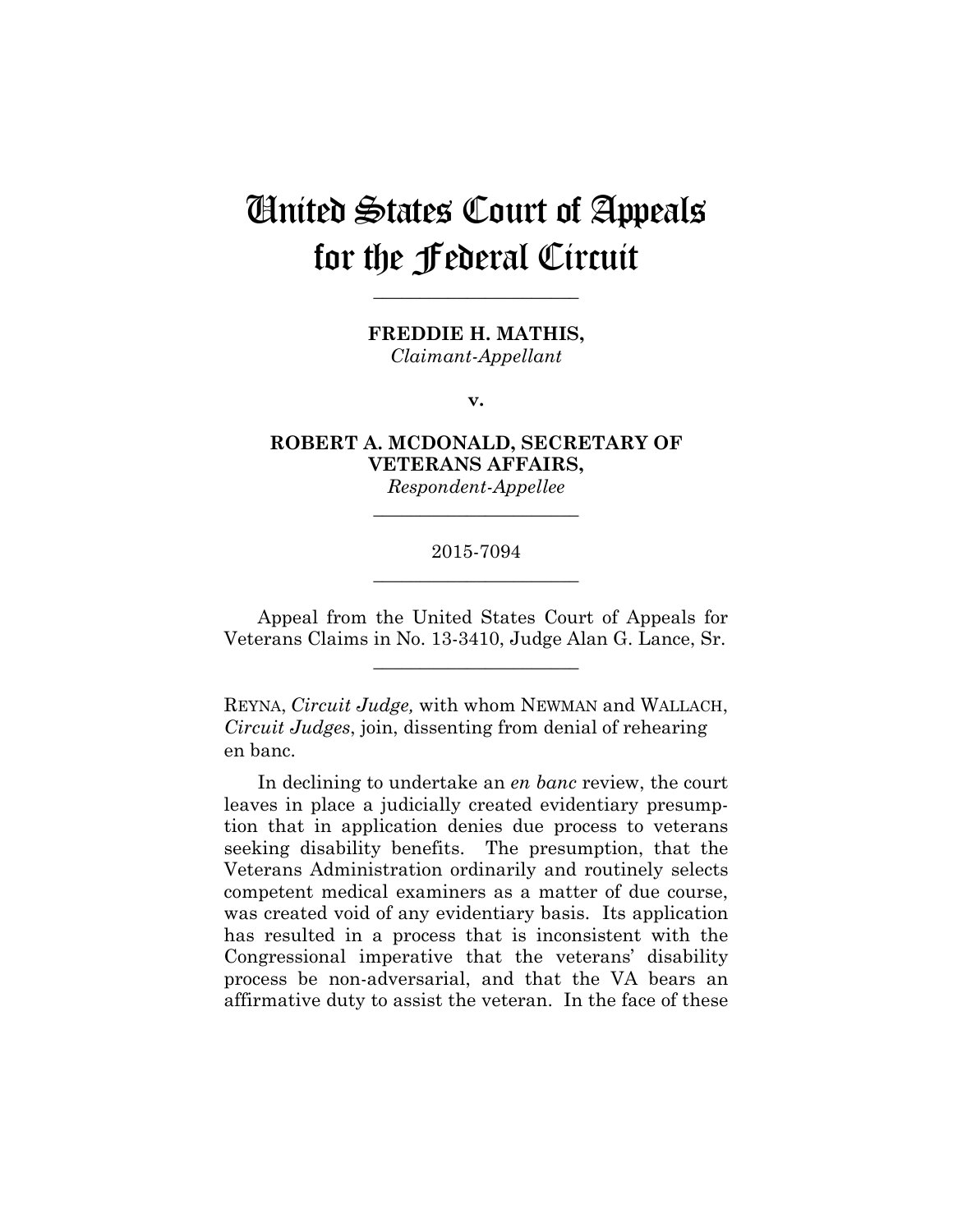circumstances, the government's cries concerning its administrative burdens do not resonate. I dissent, therefore, from my colleagues' decision not to undertake an *en banc* review of these considerations.

#### I. VETERANS AND EXAMINERS

Mr. Mathis served in the U.S. Air Force from August 1980 to August 2002. J.A. 1. In 2009 he applied for disability benefits through the Veterans Administration for his pulmonary sarcoidosis, shortly after being diagnosed with the condition. J.A. 56. In March 2011, Mr. Mathis had a hearing before a Decision Review Officer. J.A. 51. At the hearing, he and his ex-wife testified that his breathing difficulties began while he was in the military. J.A. 57. He also submitted statements from two of his fellow service members that described Mr. Mathis's shortness of breath during active military service and since that time. *Id.*

In February 2012, the VA requested a medical opinion on whether Mr. Mathis's sarcoidosis was due to military service or began while he was in service. J.A.  $2, 46$ <sup>1</sup>

1

<sup>1</sup> When a veteran applies for disability benefits, the VA is at times required to provide a medical examination or opinion. 38 U.S.C. § 5103A(d). The medical professionals providing such examinations and opinions are called examiners or "compensation and pension" examiners. *Cf.* J.A. 45. Examiners are employed by the VA or are outside contractors.

VA regional offices use the opinions prepared by examiners in determining whether to award a veteran disability benefits. The decision whether to award benefits often turns on whether the disability is shown to be connected to the veteran's military service. *See, e.g.*, *McClain v. Nicholson*, 21 Vet. App. 319, 320–21 (2007). In other words, as in this case, the service connection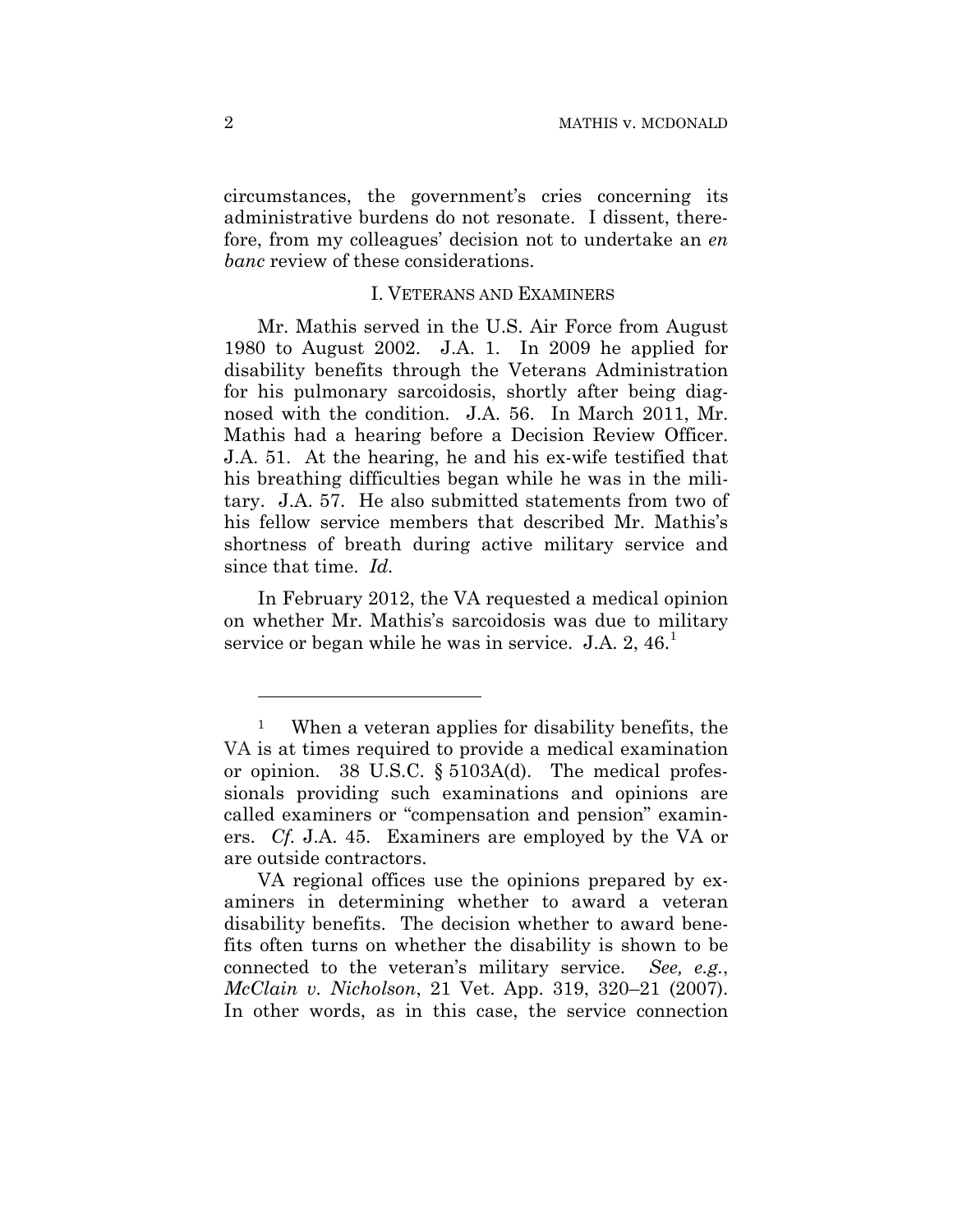An examiner reviewed Mr. Mathis's claims file and provided the VA with an opinion indicating that Mr. Mathis's sarcoidosis was "less likely than not (less than 50 percent probability) incurred in or caused by the claimed in-service injury, event, or illness." J.A. 47. The following two paragraphs comprise the examiner's analysis:

While veteran claims to have had some pulmonary symptoms while in service, there is nothing to support that they were related to sarcoidosis. I am not doubting the validity of the letters written by [Mr. Mathis's fellow service members] Mr. Jackson and Mr. Adams stating that the veteran had some breathing issues while in service. He may very well have had such issues. But the Sarcoidosis was doagnosed [sic] 7 years after service. There is nothing to indicate that it existed within one year of service. Had veteran had significant breathing issues post service, one can assume he would have sought medical care, and a simple [chest X-ray] would have been ordered.

As the present lack of documentation exists, it would have been an extreme stretch, and unreasonable, to opine that veteran's sarcoidosis existed within one year of service.

#### J.A. 47.

l

The VA denied Mr. Mathis's claim for benefits after reviewing the examiner's opinion and the Board affirmed, explicitly relying on the examiner's opinion in its analysis.

issue is often dispositive. If a VA regional office denies a veteran benefits, the veteran may appeal to the Board of Veterans' Appeals (the "Board"), and then the United States Court of Appeals for Veterans Claims (the "Veterans Court"), this court, and the U.S. Supreme Court.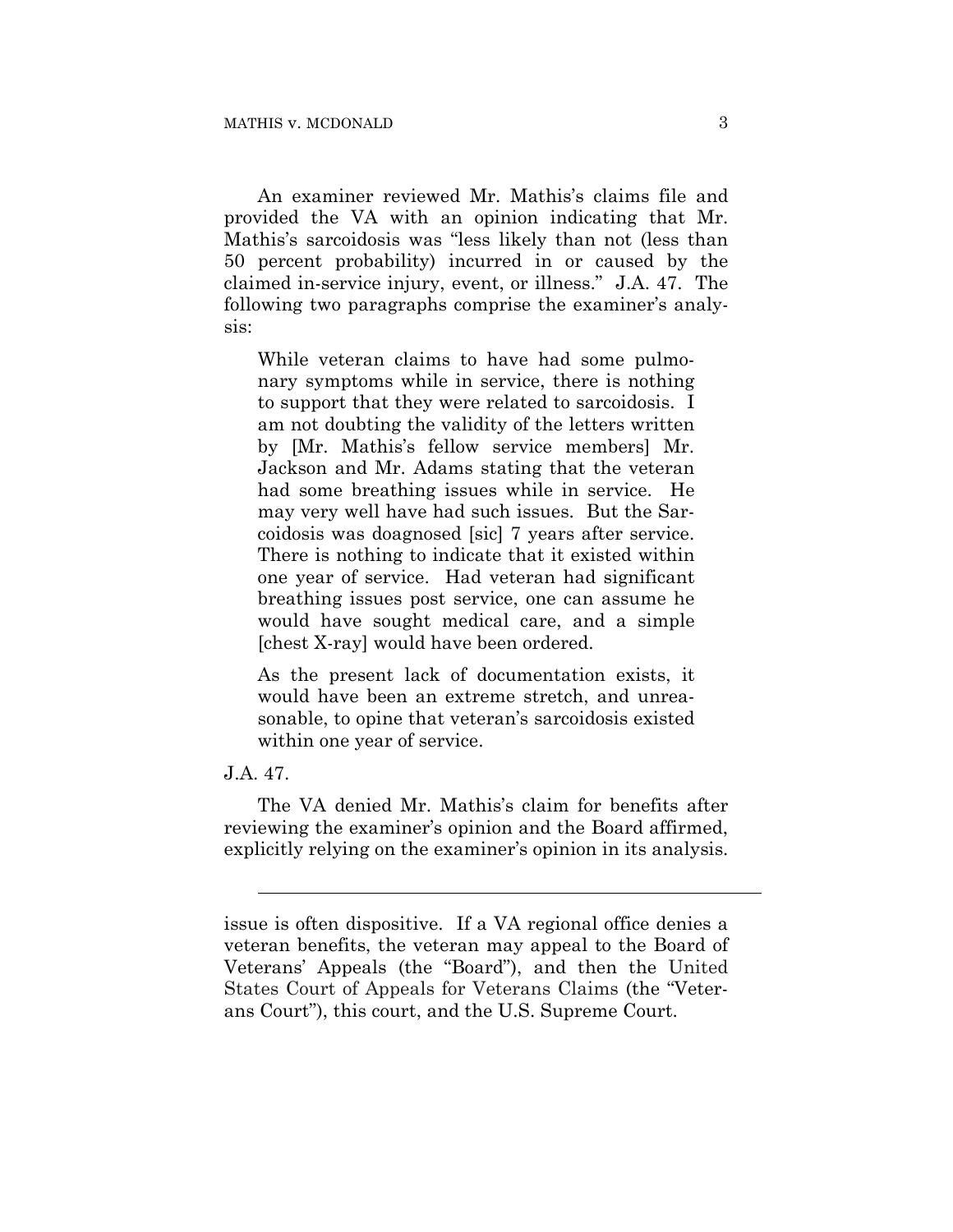J.A. 57–61. Mr. Mathis timely appealed to the Veterans Court. J.A. 1. At the Veterans Court, Mr. Mathis challenged the Board's reliance on the examiner's opinion. *Mathis v. McDonald*, No. 13-3410, 2015 WL 2415067, at  $*2-3$  (Vet. App. May 21, 2015). He asserted that "there" are types of sarcoidosis characterized by a slow and gradual development of symptoms," and that the examiner's analysis was inconsistent with this, seeming to implicitly indicate that "all types of sarcoidosis necessarily have a quick and rapid onset of severe symptomatology." *Id.* at \*3.

Mr. Mathis argued that the report contained inadequate analysis, but the Veterans Court explained that "there is no reasons or bases requirement imposed on [an] examiner." *Id.* at \*2 (quoting *Acevedo v. Shinseki,* 25 Vet. App. 286, 293 (2012)). Similarly, while Mr. Mathis complained that the examiner cited no medical authorities, the Veterans Court explained that an examiner is presumed to know about medical authorities under the presumption of competence:

The presumption that VA medical examiners are competent "includes a presumption that physicians remain up-to-date on medical knowledge and current medical studies." *Monzingo v. Shinseki,* 26 Vet. App. 97, 106–07 (2012) (holding that the mere fact that an "examiner did not cite any studies is not evidence that" he is unaware of such studies and is not a basis for finding an examination report inadequate).

#### *Id.* at \*3.

Mr. Mathis also objected to the VA's failure to establish that the examiner was "qualified to offer an expert opinion" on the issue, which he argued required "specialized knowledge, training or experience in the field of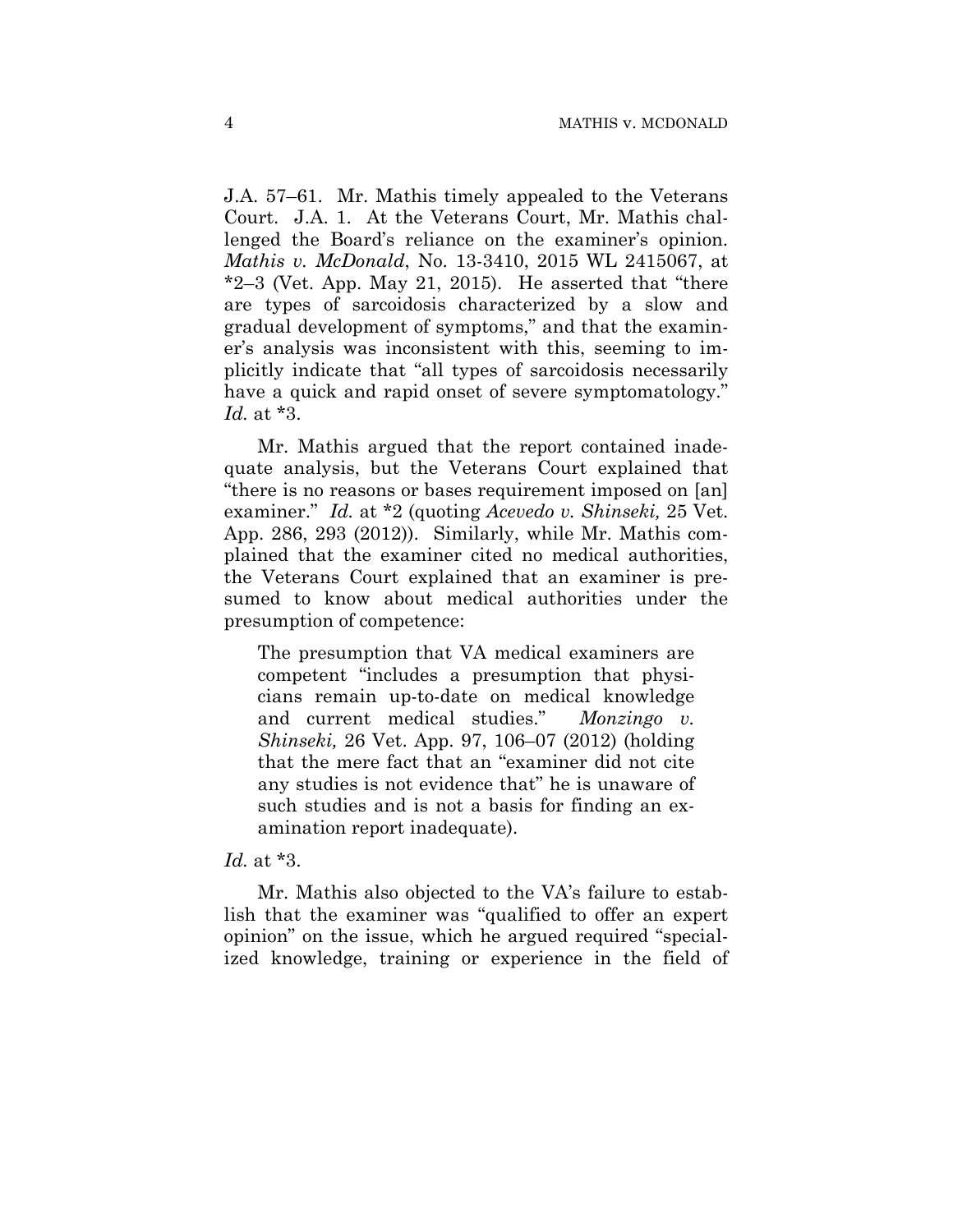1

pulmonology." *Id.* at \*3. The record indicated merely that the examiner was a "staff physician."2 J.A. 49. The Veterans Court explained that the "VA benefits from a presumption that it has properly chosen a person who is qualified to provide a medical opinion in a particular case." *Id.* at \*3 (quoting *Parks v. Shinseki*, 716 F.3d 581, 585 (Fed. Cir. 2013)). It explained that a veteran's "first step" in overcoming the presumption is to object at the Board to an examiner's competence, and Mr. Mathis had not done so. *Id.* 

On appeal to this court, Mr. Mathis argued that the presumption of competence is inconsistent with the nonadversarial nature and pro-claimant procedures established by Congress for veterans. He argued that the presumption of regularity should not have been applied to the VA and its outside contractors' processes of selecting examiners.3 He argued that the presumption of regulari-

<sup>2</sup> The briefing in this case indicates that Mr. Mathis believes that the examiner was a family practice doctor, *see, e.g.*, Appellant's Br. 30, but support for this is not in the record.

<sup>3</sup> In *Krugman v. Dep't of Veterans Affairs*, No. 2015- 3156, 2016 WL 1426256, at \*1 (Fed. Cir. Apr. 12, 2016), a whistleblower case, this court was afforded a rare view of how the VA selects examiners and the grounds it relies on to establish competency. In that case, the VA hired Dr. Krugman, an anesthesiologist, to be an Associate Chief of Staff for Primary Care in September 2010. J.A. 5, 12. He was hired to perform a variety of responsibilities, including having "oversight responsibilities" for several outpatient clinics in the south Texas area and being the examiner for compensation and pension examinations in that area. J.A. 12, 125, 158–59. The record shows that when he was hired by the VA, Dr. Krugman had not treated a patient in almost ten years. J.A. 25–26, 43. The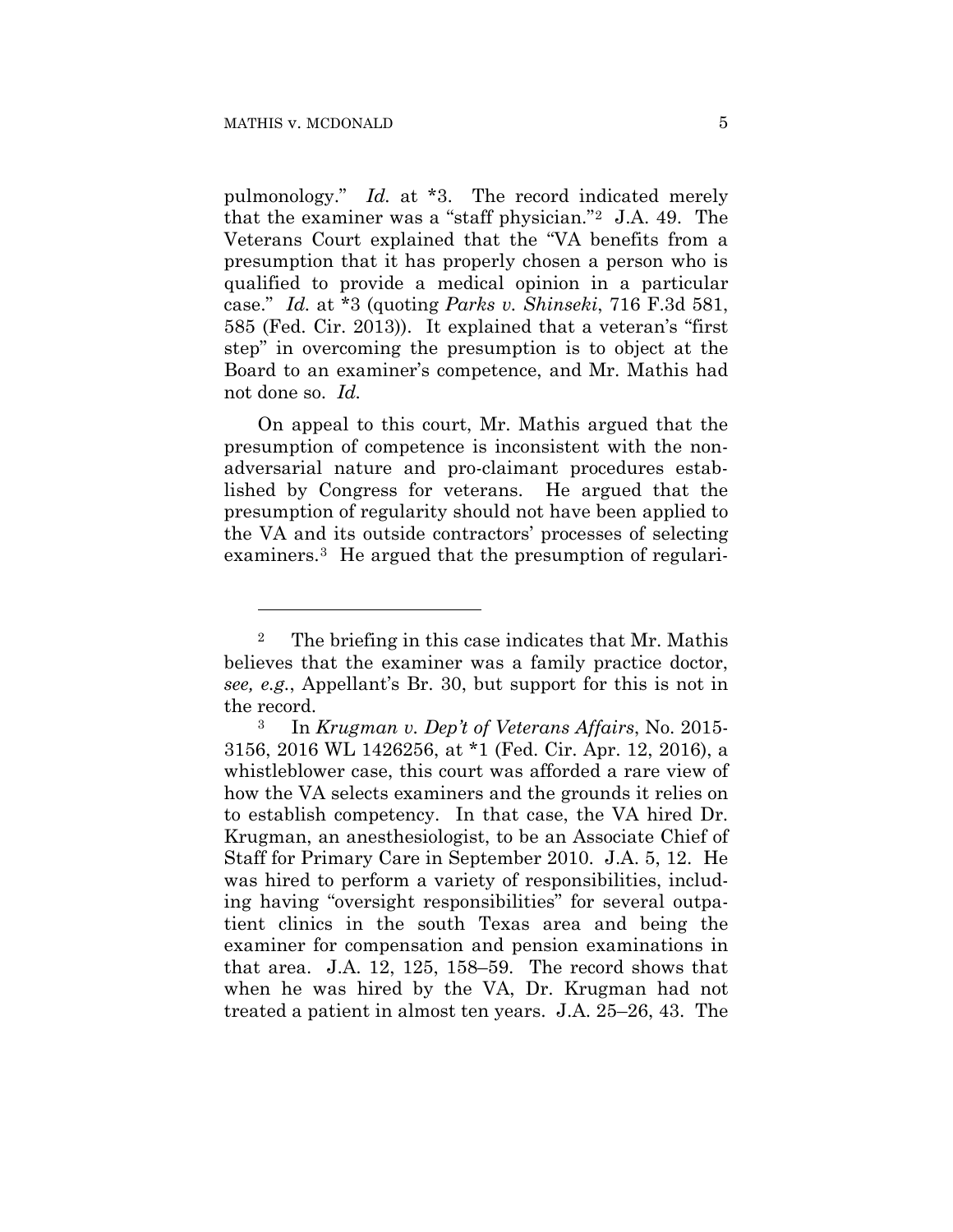ty should only apply to routine, non-discretionary, and ministerial procedures, not the competency of medical examiners and their opinions.

#### II. *RIZZO* WAS WRONGLY DECIDED

In *Rizzo*, this court affirmed the Veterans Court's application of the presumption of regularity to the VA's choice of examiners. *Rizzo v. Shinseki*, 580 F.3d 1288, 1291 (Fed. Cir. 2009). In *Rizzo*, neither this court's decision nor the Veterans Court's decision cited evidence about the VA's—or its contractors'—processes for selecting examiners. *Id.* at 1292; *Rizzo v. Peake*, No. 07-0123, 2008 WL 4140421, at \*2 (Vet. App. Aug. 26, 2008). The presumption, therefore, was created without any evidentiary basis that the VA's process for selecting examiners regularly yielded competent examiners. This was improper. A "presumption should be predicated on evidence that gives us confidence that a particular procedure is

When asked to perform compensation and pension examinations, Dr. Krugman refused on grounds that he was not qualified. J.A. 161–62, 210, 303. The refusal formed one of the complaints against him when the VA fired him. J.A. 303; Resp. Br. 4. He argued on appeal that his refusal to perform examinations could not have supported his firing because he did not believe he was qualified to perform them, and that a week of in-person training would not have made him qualified. Pet'r Br. 30–31.

l

VA wanted him to prepare to conduct examinations by taking an online course and training for a week with an experienced examiner. J.A. 158–60, 303. He took the online course in October 2010 but did not undertake the in-person training. J.A. 160, 303. The VA granted him privileges to perform examinations on September 8, 2010 for one facility and on May 5, 2011 for a different facility. J.A. 134–35; Oral Arg. 15:04–16:38.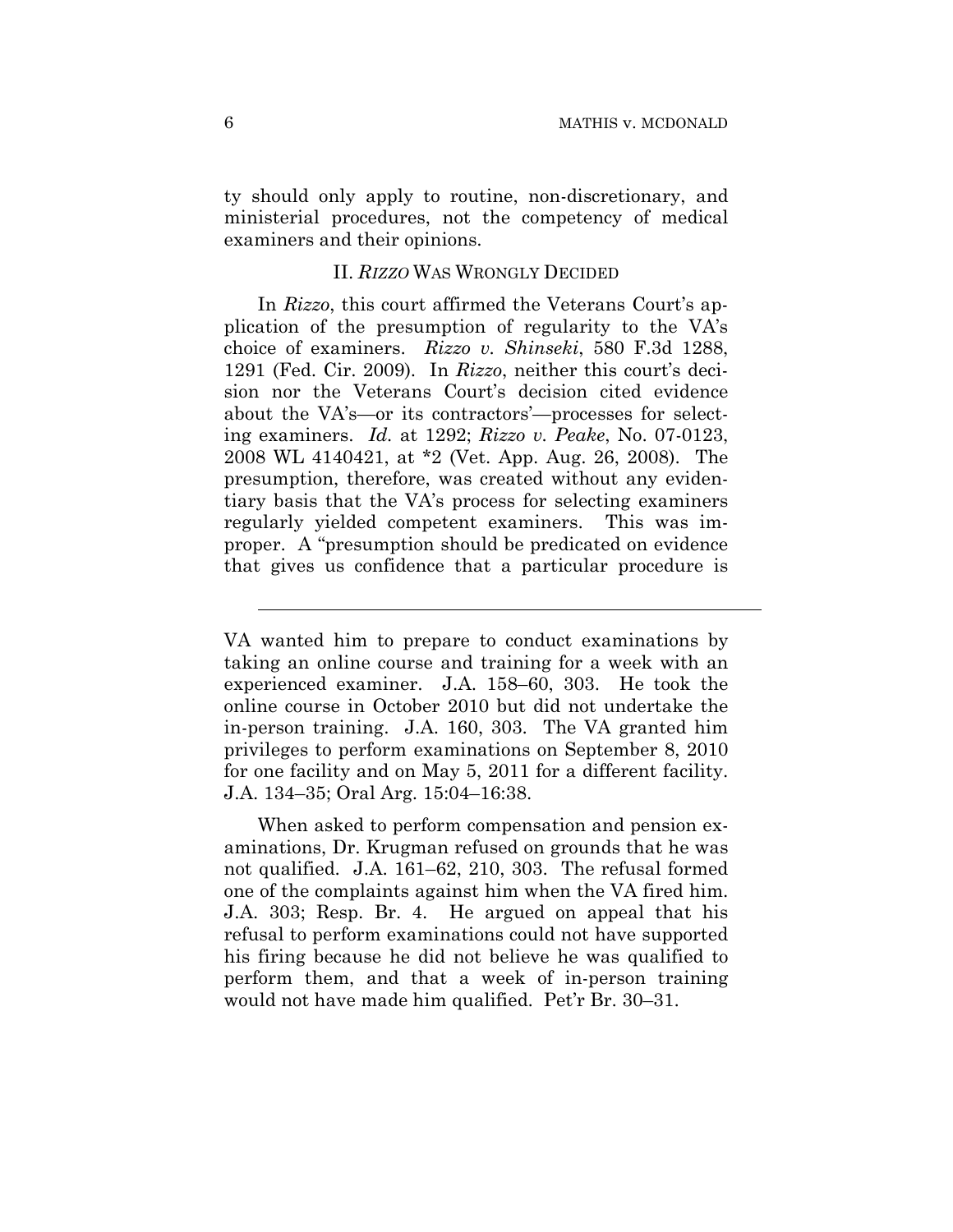<u>.</u>

carried out properly and yields reliable results in the ordinary course." *Mathis v. McDonald*, No. 2015-7094, 2016 WL 1274457, at \*5 (Fed. Cir. Apr. 1, 2016) ("*Mathis II*") (citing *Posey v. Shinseki,* 23 Vet. App. 406, 410 (2010) and *Malack v. BDO Seidman, LLP,* 617 F.3d 743, 749 (3d Cir. 2010)).

Additionally, the presumption of regularity has typically been only applied to routine, non-discretionary, and ministerial procedures. *Mathis II* at \*5 (citing, for example, *Davis v. Principi*, 17 Vet. App. 29, 37 (2003)). In *Rizzo*, this court affirmed the presumption's application to something far from a routine, ministerial procedure, a process by which medical examiners are selected to provide expert opinions on medical issues.

The presumption of competence does not apply to private physicians providing reports on behalf of veterans. In reviewing their reports, the Board has indicated that not every doctor is qualified to testify about every issue, and that some issues require special knowledge. *See, e.g.*, No. 1512074, 2015 WL 2161715, at \*16 (Bd. Vet. App. Mar. 20, 2015). This means that, under the presumption, the VA is deemed to have chosen a doctor, nurse, or other examiner who is competent to speak on the specific issue in each case. It is unclear why this court or the Veterans Court would assume that the VA's process for adjudicating benefits yields reliable results in the ordinary course, given that the Board remands almost half (47% in 2015) of disability compensation appeals back to the regional offices.4 Specifically, because the presumption of competence was created on a basis that is devoid of evidence showing that the VA's process for selecting examiners is a

<sup>4</sup> U.S. Dep't of Veterans Affairs, *Board of Veterans' Appeals Annual Report Fiscal Year 2015* 26 (2016), available at http://www.bva.va.gov/docs/Chairmans\_Annual\_ Rpts/BVA2015AR.pdf.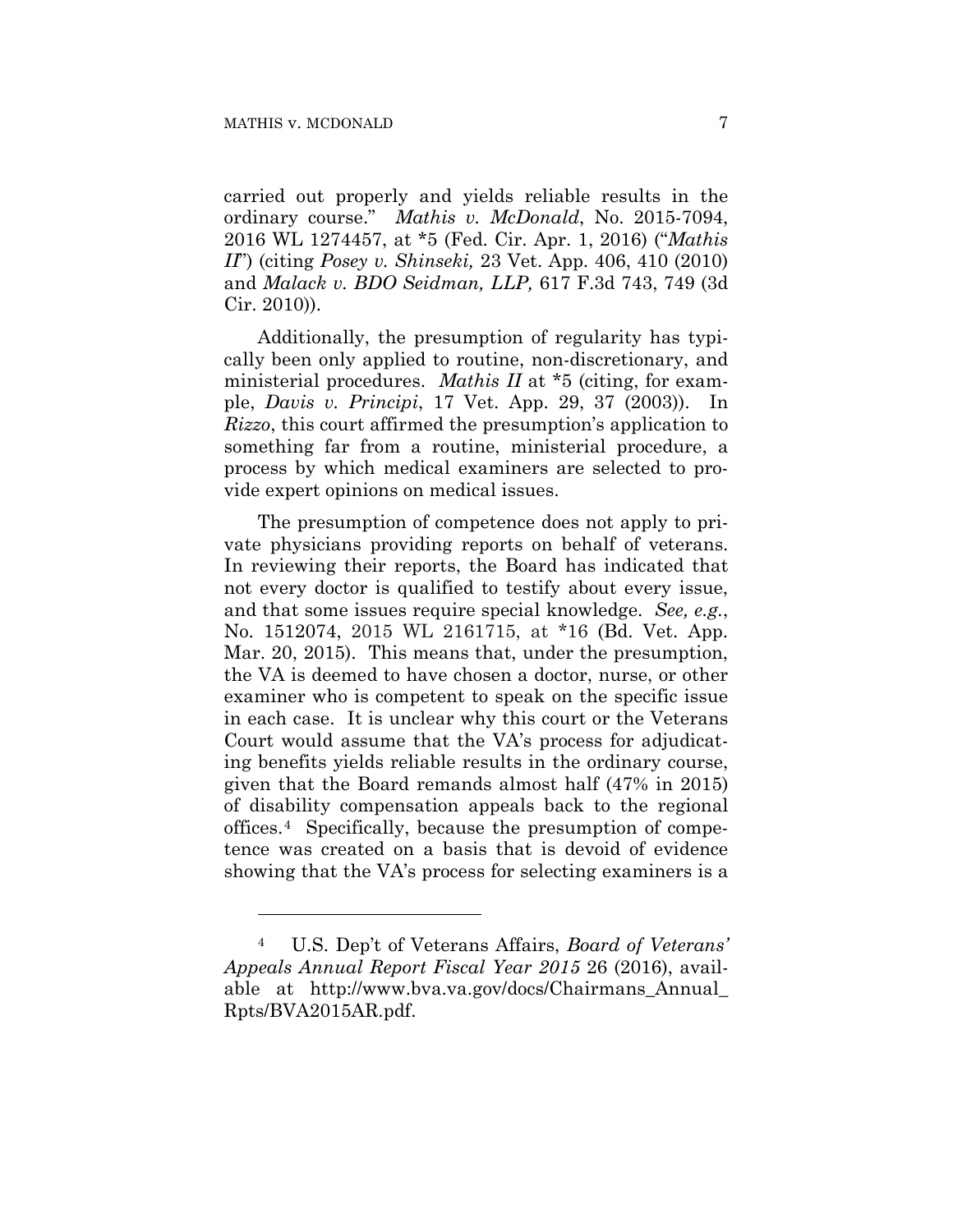regular process that always results in a qualified examiner being selected, this court in *Rizzo* was wrong to affirm the Veterans Court's creation of the presumption of competence.5, 6

#### III. DUE PROCESS

This court has held that a veteran's entitlement to disability benefits is a property interest protected by the Due Process Clause of the Fifth Amendment to the United States Constitution. *Cushman v. Shinseki*, 576 F.3d 1290, 1298 (Fed. Cir. 2009); *Sprinkle v. Shinseki*, 733 F.3d

<u>.</u>

<sup>5</sup> As my concurring opinion noted, the VA had recently admitted that it used unqualified examiners for some traumatic brain injury (TBI) examinations. *Mathis II* at \*15 (Reyna, J., concurring). According to VA guidelines, initial examinations for TBI must be performed by only certain types of doctors, unlike most other diseases and conditions, for which there are no such limiting guidelines. *Id.* at 13, 15. The VA recently admitted further that more than 24,000 veterans received initial examinations for TBI conducted by unqualified examiners. U.S. Dep't of Veterans Affairs, VA Secretary Provides Relief for Veterans with Traumatic Brain Injuries (June 1, 2016), http://www.va.gov/opa/pressrel/pressrelease. cfm?id=2795.

<sup>6</sup> This court has extended the presumption of competence to apply not only to examiners, but also to their reports. *See Mathis II* at \*8, n. 2 (citing *Sickels v. Shinseki*, 643 F.3d 1362, 1366 (Fed. Cir. 2011) ("The argument that a VA medical examiner's opinion is inadequate is sufficiently close to the argument raised in *Rizzo* that it should be treated the same."). The Board has indicated that *Sickels* means that "in the absence of a challenge to a VA medical opinion, it is presumed to be adequate." No. 1235436, 2012 WL 6556998, at \*11 (Bd. Vet. App. Oct. 12, 2012).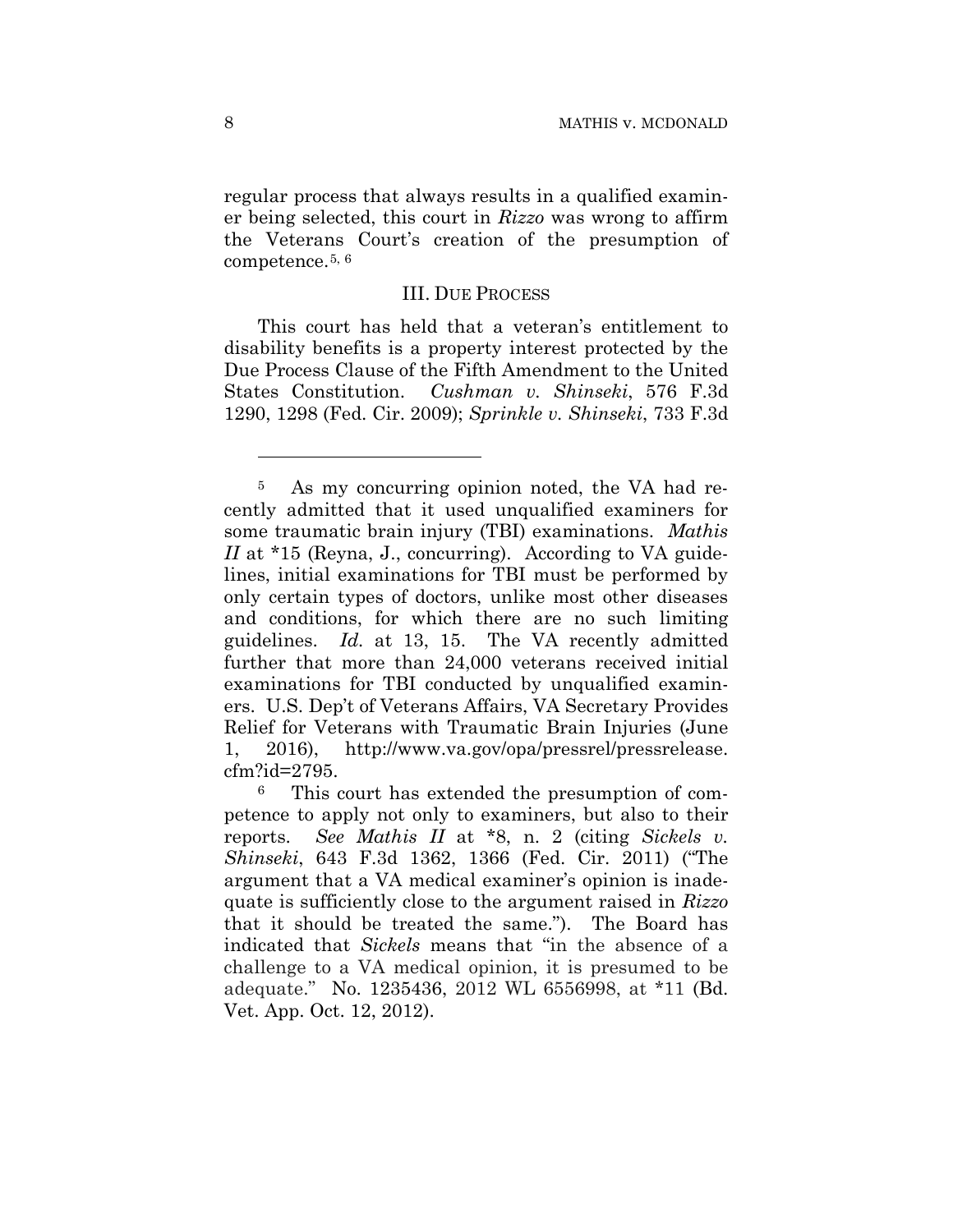1

1180, 1185 (Fed. Cir. 2013). Since the presumption of competence leaves veterans with no way to effectively challenge the nexus between the VA examiners' qualifications and their opinions, due process afforded other individuals in other legal disciplines is not extended to veterans. There is no reasoned justification or evidentiary support for treating veterans differently with respect to medical opinions.

A veteran's claim to disability benefits often will rise or fall based on whether the Board believes an examiner's testimony. *Gambill v. Shinseki*, 576 F.3d 1307, 1322–23 (Fed. Cir. 2009) (Bryson, J., concurring); *id.* at 1324 (Moore, J., concurring). Yet, a veteran's ability to challenge an examiner's competency is limited because the VA does not by default disclose any information about the examiner's qualifications. *Mathis II* at \*8 (Reyna, J., concurring).7 Veterans are unable to confront examiners through voir dire, cross-examination, or interrogatories. *See, e.g.*, VA Manual M21-1MR § III.iv.3.D.2.o ("VA's C&P claim adjudication system does not have a procedure for completion of interrogatories by VA personnel."); No. 1340011, 2013 WL 7220329, at \*6 (Bd. Vet. App. Dec. 4, 2013) ("There is no provision for interrogatories to the specialist."); 38 C.F.R. §§ 20.700(c), 20.706 (no crossexamination is permitted at Board hearings); *Gambill*, 576 F.3d at 1324 (Moore, J., concurring) (arguing that a veteran ought to be "provided with the opportunity to confront the doctors whose opinions [the VA] relies upon to decide whether veterans are entitled to benefits").

The presumption allows the VA to rely on examiners' opinions to deny veterans benefits without disclosing anything about their qualifications to the veteran or to the Board. It permits the Board to rely on opinions when

<sup>7</sup> The VA does not even obtain information about an examiner's qualifications in every case. Appellee Br. 17.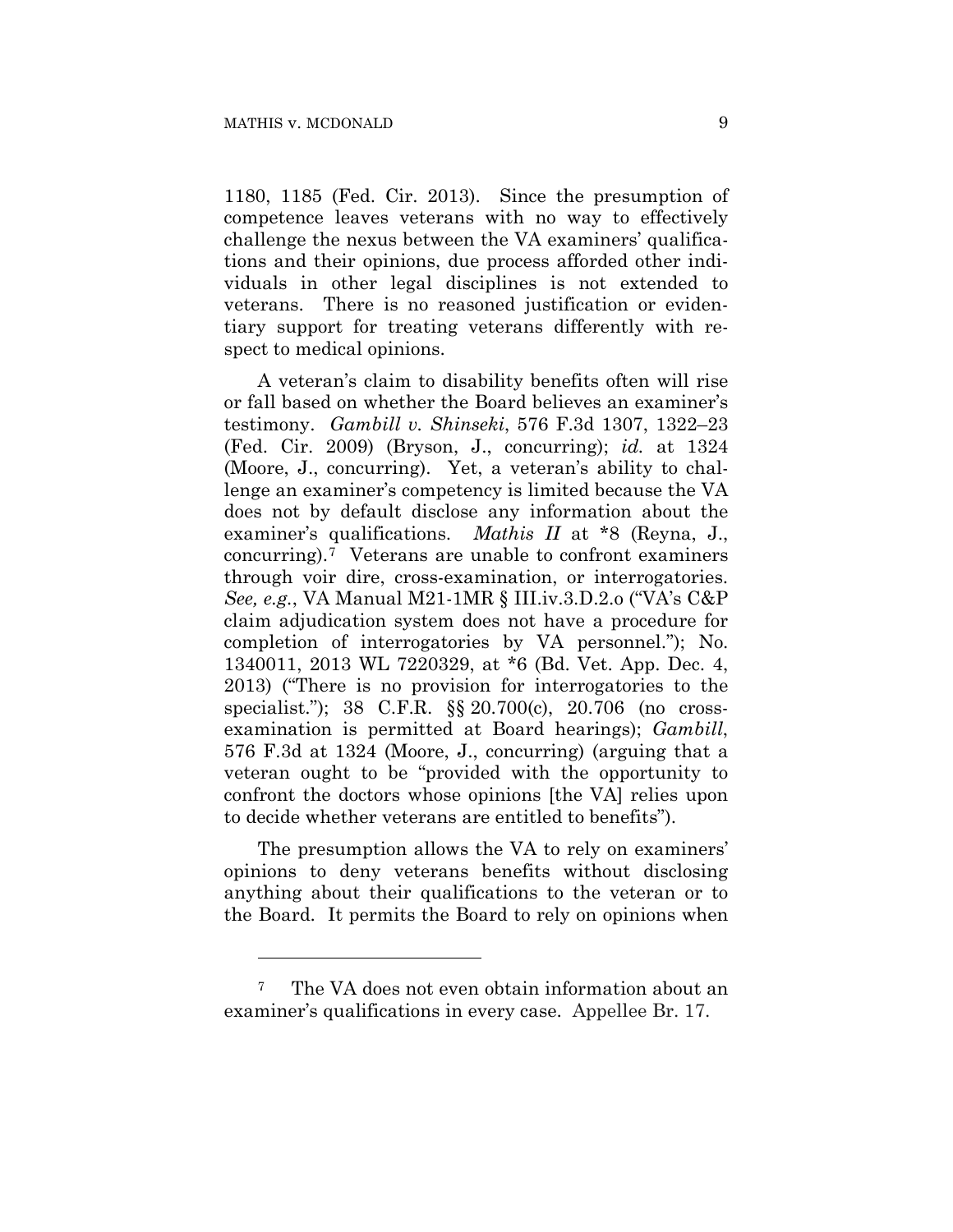it knows almost nothing about the person who prepared them. It almost entirely insulates the VA's choice of medical examiners from review. On the other hand, individuals providing examinations *on behalf of veterans*  have their qualifications and credentials carefully reviewed by the Board before their opinions are given weight.8 *See, e.g.*, No. 1512074, 2015 WL 2161715, at \*16 (Bd. Vet. App. Mar. 20, 2015). The presumption severely limits veterans' ability to effectively challenge adverse examiner opinions.

Even if a veteran objects to an examiner's competence before the Board, a veteran must make a "specific" objection to an examiner's competence—not merely a "general" one—before the Board will review the examiner's competence. *Mathis II* at \*9, n. 8 (Reyna, J., concurring) (citing cases). Presumably, a specific objection entails pointing to a specific aspect of an examiner's qualifications. But with no information available on the examiner's qualifications, a veteran is hindered in, if not entirely precluded from, making such a specific objection before the Board.

If a veteran asks for an examiner's qualifications, the VA will not provide them unless it is ordered to do so by the Board, the Veterans Court, or this court. *See, e.g.*, *Nohr v. McDonald,* 27 Vet. App. 124, 128 (2014) (finding that the Board erred in denying a veteran's request for an examiner's CV when the veteran had identified an ambiguous statement in the examiner's report that suggested irregularity in the process of selecting the examiner); *see also Mathis II* at \*9, n. 5 (Reyna, J., concurring). The Board may refuse to order the VA to do so when the veteran has not already raised a specific objection to the

<u>.</u>

<sup>8 &</sup>quot;Congress expressly permits veterans seeking service-connected disability benefits to submit reports from private physicians." *Gardin v. Shinseki*, 613 F.3d 1374, 1378 (Fed. Cir. 2010) (citing 38 U.S.C. § 5125).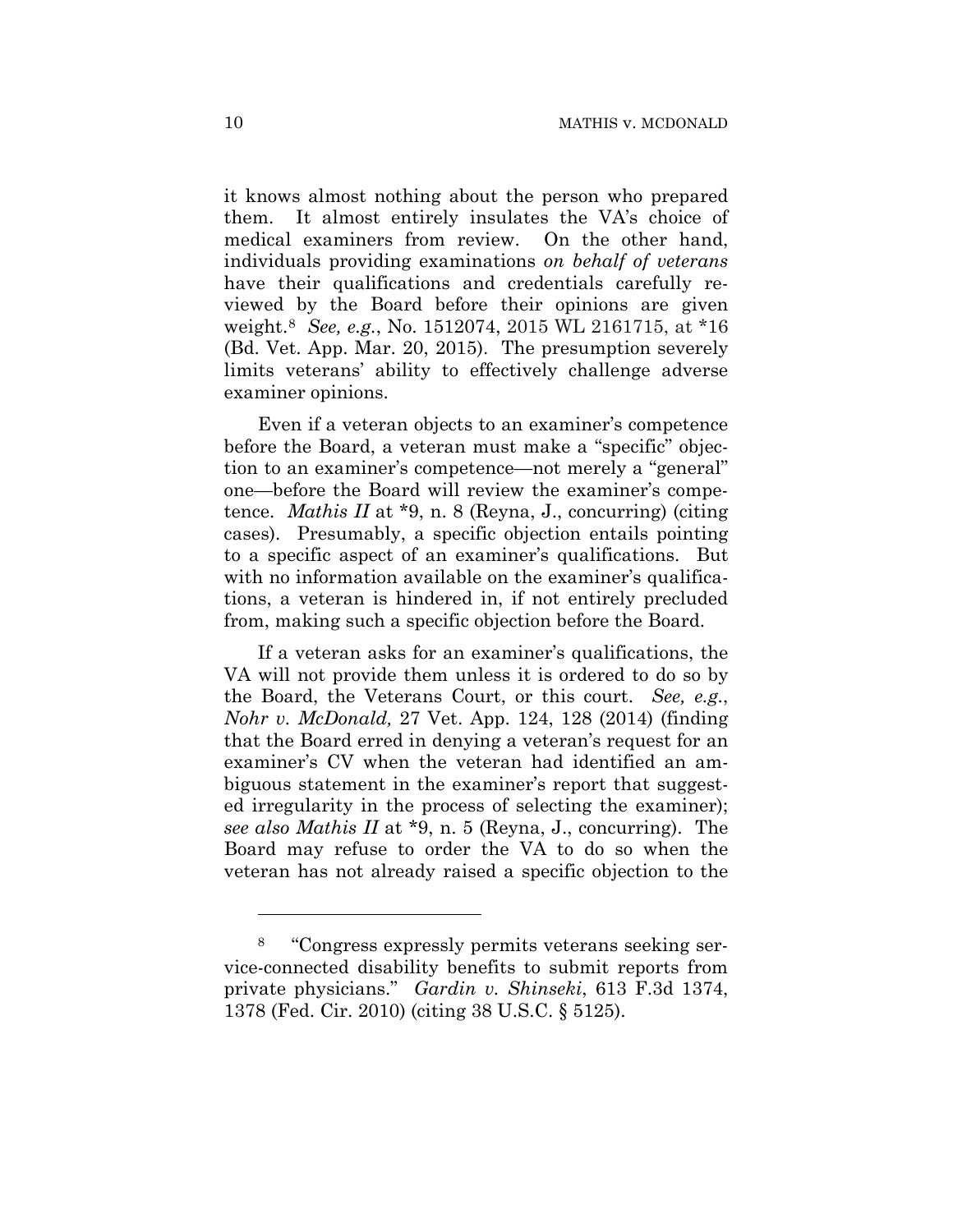examiner's competence. No. 1452787, 2014 WL 7740599 at \*8 (Bd. Vet. App. Dec. 1, 2014). This can create a situation in which the veteran must make a specific objection to an examiner's competence before she can learn the examiner's qualifications; otherwise, the Veterans Court and this court will deny a veteran's challenge to the competency of the examiner. The veteran is rendered hapless, caught in a classic Joseph Heller catch-22-like circumstance.

As it does in cases involving medical opinions provided by professionals hired by the veteran, the Board should be able to examine a VA examiner's qualifications and weigh them in determining the persuasive value of an examiner's reports rather than being instructed by this court to presume that the examiner is competent. The VA's incentive to not provide evidence about the examiner's qualifications will be strongest when an examiner is not qualified or is barely qualified, the very circumstances where the veteran, the Board, and the Veterans Court ought to know an examiner's qualifications.

Ordinarily, before an expert opinion may be relied upon, the expert's competence must be established. *See, e.g.*, *Daubert v. Merrell Dow Pharm., Inc.*, 509 U.S. 579, 592– 93, n. 10 (1993); Fed. R. Evid. 104. This court has explained that "competency requires some nexus between [an examiner's] qualification[s] and opinion." *Parks v. Shinseki*, 716 F.3d 581, 585 (Fed. Cir. 2013). Similarly, the Supreme Court has explained that an expert witness is permitted to testify on matters outside his firsthand knowledge because of "an assumption that the expert's opinion will have a reliable basis in the knowledge and experience of his discipline." *Daubert*, 509 U.S. at 592. VA medical examiners are "'nothing more or less than expert witnesses' who provide opinions on medical matters." *Townsend v. Shinseki*, No. 12-0507, 2013 WL 2152126, at \*5 (Vet. App. May 20, 2013) (quoting *Nieves-Rodriguez v. Peake*, 22 Vet. App. 295, 302 (2008)).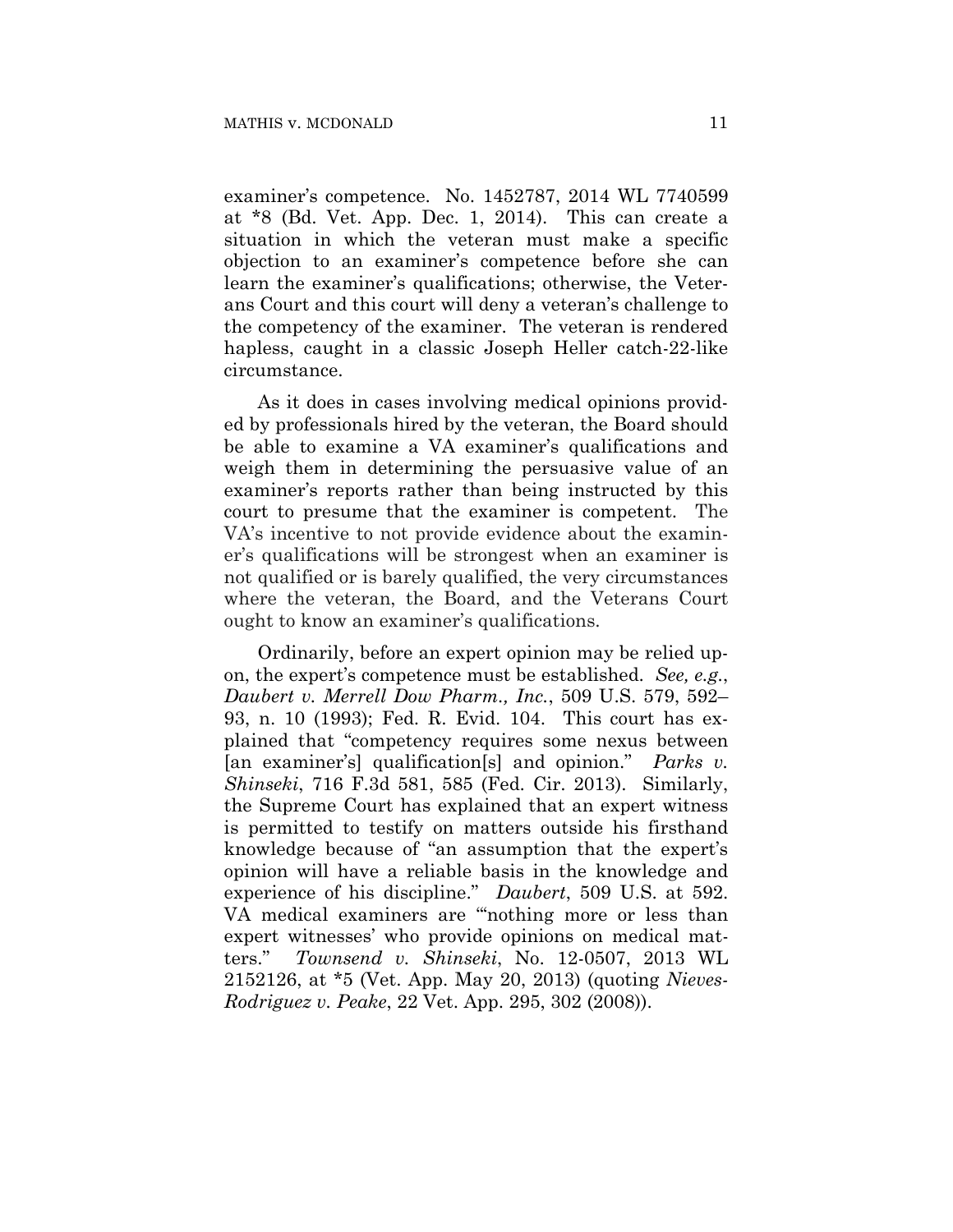The regulation applicable here—38 C.F.R. § 3.159(a)(1)—is analogous to Federal Rule of Evidence 702. Under Rule 702, district courts first determine if an expert witness is competent to testify on a subject before relying on the expert's testimony. *See, e.g.*, *Carlson v. Bioremedi Therapeutic Sys., Inc.*, 822 F.3d 194, 199 (5th Cir. 2016). In patent cases, "[t]estimony proffered by a witness lacking the relevant technical expertise fails the standard of admissibility under Fed. R. Evid. 702." *Sundance, Inc. v. DeMonte Fabricating Ltd.*, 550 F.3d 1356, 1363 (Fed. Cir. 2008). The Veterans Court has explained that the "rules on expert witness testimony" in the Federal Rules of Evidence "provide useful guidance" for the Veterans Court. *Nieves-Rodriguez*, 22 Vet. App. at 302.

The Supreme Court's decision in *Richardson v. Perales* supports a finding that, under the presumption of competence, veterans lack due process. 402 U.S. 389 (1971). In *Perales*, the Supreme Court concluded that procedural due process did not preclude five physicians' written reports from being admitted into a social security disability claim hearing without cross-examination based on several specific factors that would "assure underlying reliability and probative value." *Id.* at 402–03. Several of those factors are not met here. First, the claimant in *Perales*, unlike the veterans here, had a right to subpoena the reporting physicians. Second, the physicians in *Perales* were all practicing physicians, unlike some career examiners at the VA. Third, the examinations in *Perales* were all clearly "in the writer's field of specialized training." *Id.* at 404. In contrast, the VA "broadly recommends assigning generalists except in unusual, ill-defined cases." *Mathis II* at \*6.

Several circuit courts have found that social security claimants have an absolute right to cross-examine a reporting physician. This stems from the Supreme Court's reference in *Richardson v. Perales* to a claimant's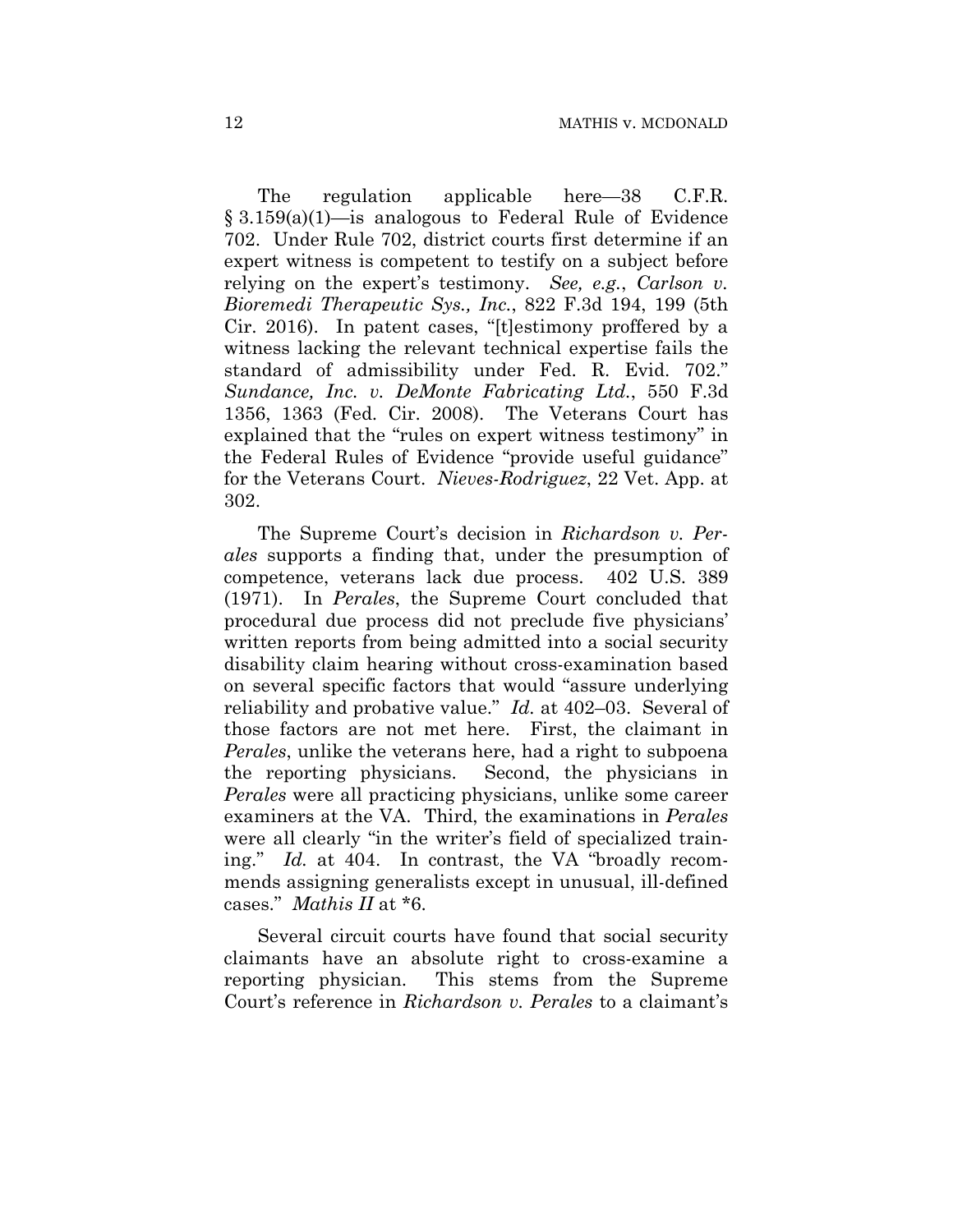"right to subpoena the reporting physician and thereby provide himself with the opportunity for crossexamination of the physician." 402 U.S. at 402; *see, e.g.*, *Lidy v. Sullivan*, 911 F.2d 1075, 1077 (5th Cir. 1990).

"In the veterans' uniquely claimant friendly system of awarding compensation, breaches of the duty to assist are at the heart of due process analysis." *Cook v. Principi*, 318 F.3d 1334, 1354 (Fed. Cir. 2002) (Gajarsa, J., dissenting). "If the Constitution provides no protection against the occurrence of such breaches, then the paternalistic interest in protecting the veteran is an illusory and meaningless assurance." *Id.* The presumption of competence is inconsistent with the VA's duty to assist veterans and the non-adversarial nature of the proceedings. *See Hayre v. W.*, 188 F.3d 1327, 1331–32 (Fed. Cir. 1999); 38 U.S.C. § 5103A. "Congressional mandate requires that the VA operate a unique system of processing and adjudicating claims for benefits that is both claimant friendly and nonadversarial." *Hayre*, 188 F.3d at 1331. "An integral part of this system is embodied in the VA's duty to assist the veteran in developing facts pertinent to his or her claim." *Id.* 

The duty to assist has been found to require the VA to provide the veteran with his service medical records, upon request, and to inform the veteran of that right. *Watai v. Brown*, 9 Vet. App. 441, 444 (1996) ("[T]he Secretary had a duty to inform the [veteran] that the Secretary, upon proper authorization as required by VA regulations, would furnish copies of relevant service medical records to [his private physician] to enable him to render a less speculative opinion."). Denying veterans information about the qualifications of their examiners denies them both the assistance necessary to make their claims and their due process rights in making those claims.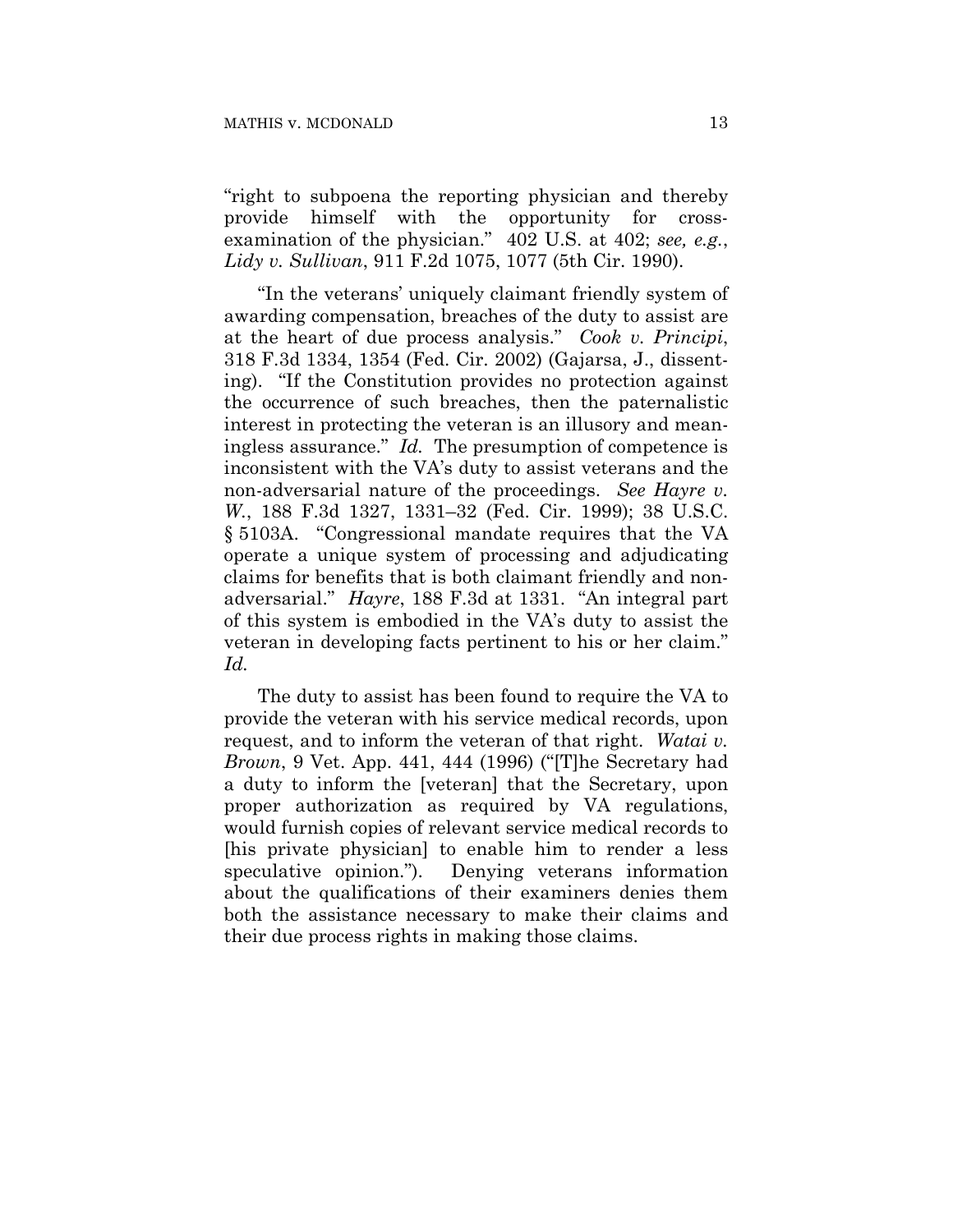#### IV. ADMINISTRATIVE BURDEN

The VA makes two arguments why the presumption should not be removed. First, the VA argues that "in the absence of the presumption established by *Rizzo*, 'a concrete, clear standard for determining the sufficiency of an examiner's qualifications to conduct a medical examination' would be needed." Resp. to Pet. for Reh'g En Banc 12 (quoting *Mathis II* at \*7). As support, the VA states that the "VA provides an enormous volume of compensation examinations annually." *Id.*

The VA is correct. Overturning *Rizzo* would require the VA to apply a standard for selecting competent examiners. The VA, however, overlooks that it has already promulgated a clear standard for the VA and the Board to apply when deciding whether a medical examiner is competent:

(1) Competent medical evidence means evidence provided by a person who is qualified *through education, training, or experience to offer medical diagnoses, statements, or opinions*. Competent medical evidence may also mean statements conveying sound medical principles found in medical treatises. It would also include statements contained in authoritative writings such as medical and scientific articles and research reports or analyses.

38 C.F.R. § 3.159(a)(1) (emphasis added).

1

The Board can assess whether an examiner meets this regulation upon review of her education, training, or experience.9 Indeed, this is the standard the Board

<sup>9</sup> To be clear, the Board—not this court—should decide what qualifications are needed to satisfy 38 C.F.R. § 3.159(a)(1) in application. Whether an examiner has the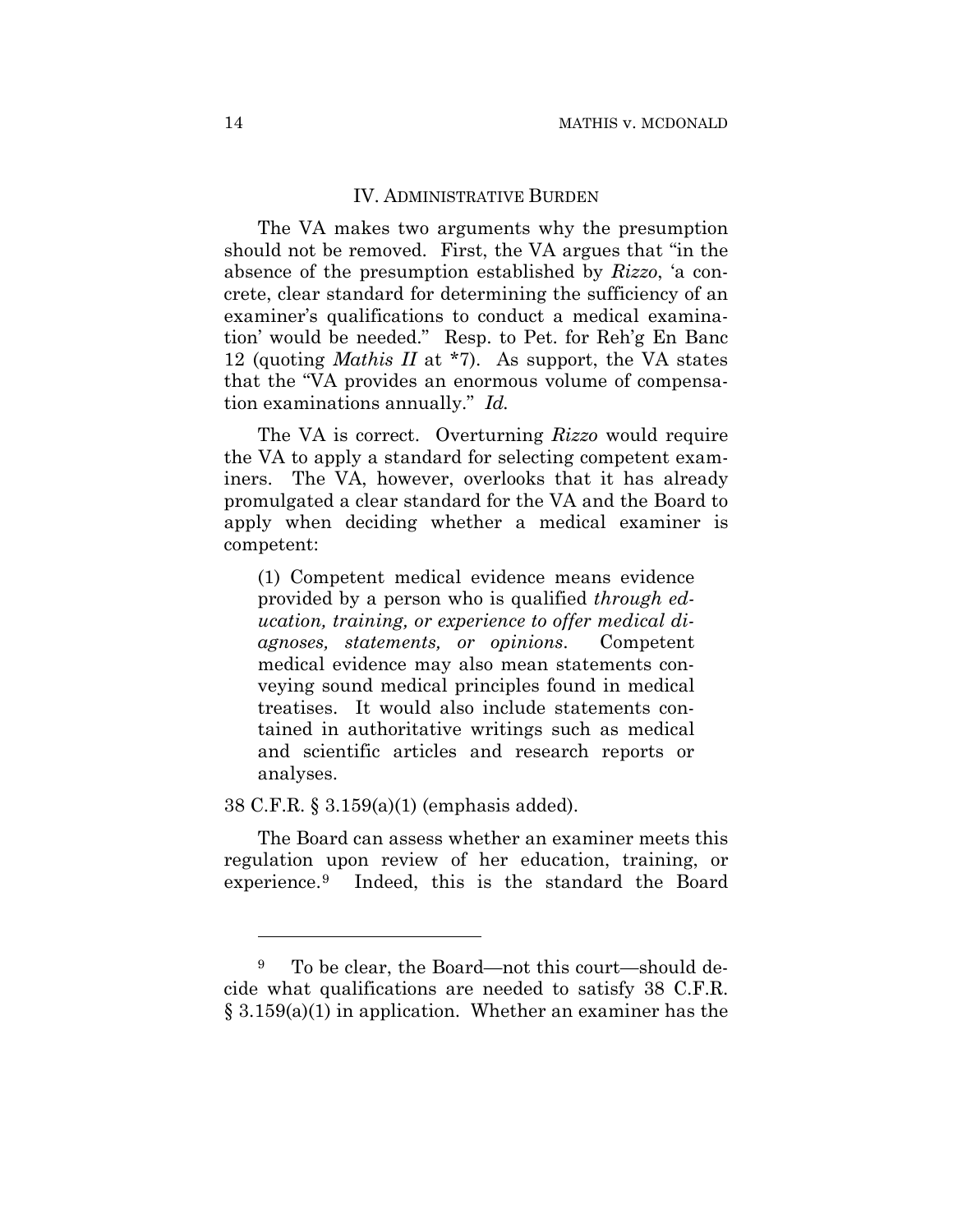$\overline{a}$ 

applies when it reviews the credentials of private physicians providing opinions and examinations on behalf of veterans, for whom there is no presumption. *See, e.g.*, No. 1100100, 2011 WL 749935, at \*8 (Bd. Vet. App. Jan. 3, 2011) ("The Board finds that the private physician is qualified through education, training, and experience to offer a diagnosis and an opinion in this case.") (citing 38 C.F.R. § 3.159).

Second, the VA defends the presumption of competence on the basis that removing it "would impair the efficiency of" the VA's "provision of medical examinations and opinions." Resp. to Pet. for Reh'g En Banc 13. It is not clear that the substantive content, the quality of the opinion, would be affected if the presumption of competence were removed. It is clear that removing the presumption would result in an administrative record upon which the Board could properly review an examiner's qualifications when weighing the persuasiveness of her reports. In addition, having an examiner's CV would permit a veteran to determine whether or not to challenge the examiner's competence.

But in the long run, removing the presumption of competence could improve the efficiency of the judicial review process in VA cases. As a veteran's "first step" in overcoming the presumption of competence is to object at the Board, if the record contains no evidence about an examiner's competence, the Board will have to remand to the VA for such evidence whenever a veteran sufficiently

necessary training and experience is a factual determination. *See, e.g.*, *Bradshaw v. Richey*, 546 U.S. 74, 79 (2005); *Mass. Mut. Life Ins. Co. v. Brei*, 311 F.2d 463, 472 (2d Cir. 1962). Removing the presumption will not mean that the VA always has to have specialists perform examinations. *See, e.g.*, No. 0838133, 2008 WL 5511667 at \*7 (Bd. Vet. App. Nov. 5, 2008).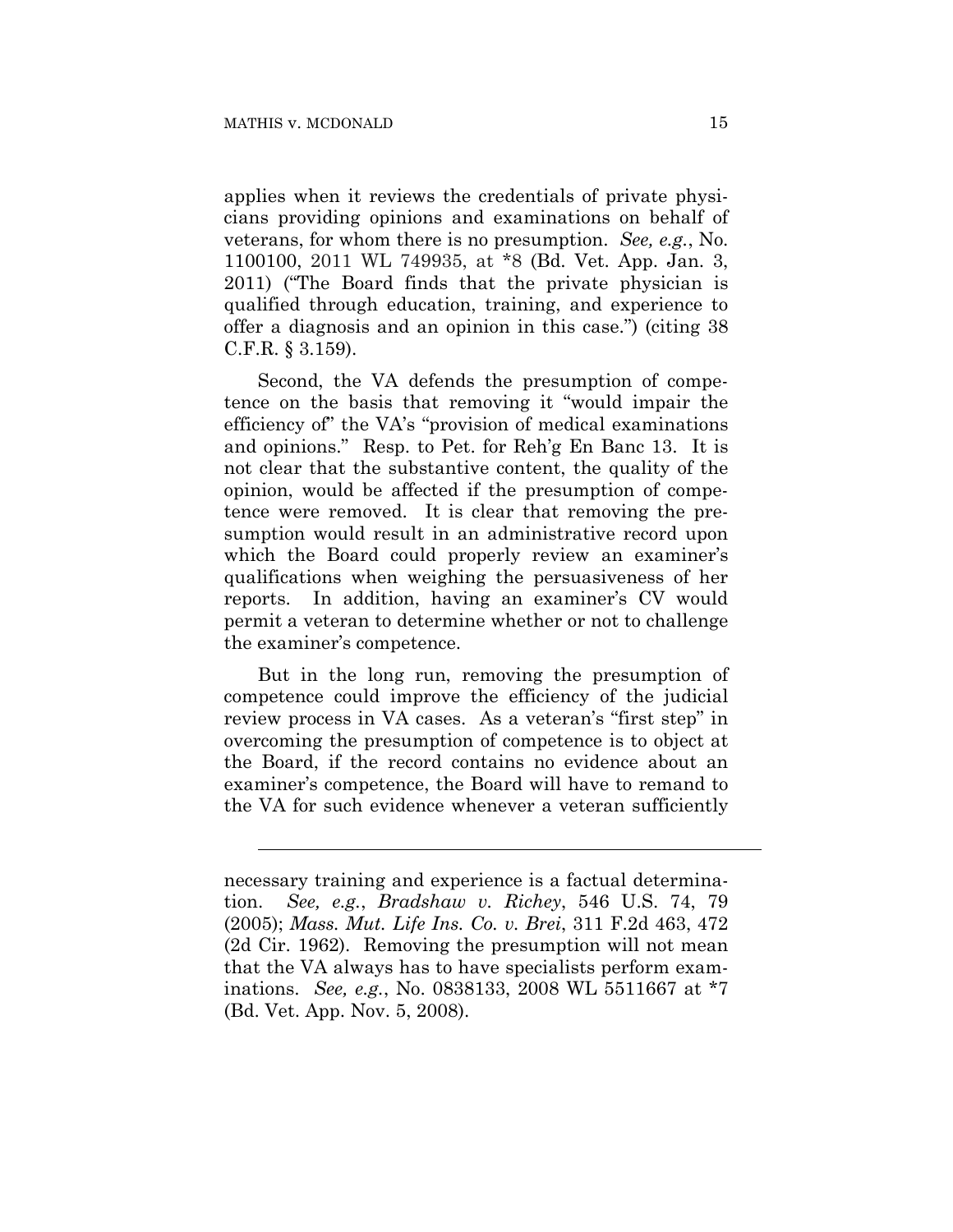objects. *Cf. Mathis II* at \*9, n. 6 (Reyna, J., concurring) (citing cases where the Board remanded for the VA to provide a curriculum vitae). And the Veterans Court has already repeatedly needed to remand cases to the Board when a veteran had sufficiently challenged an examiner's qualifications to the Board but the Board failed to analyze the examiner's competence. *See id.* at \*9, n. 9.

For the foregoing reasons, I respectfully dissent.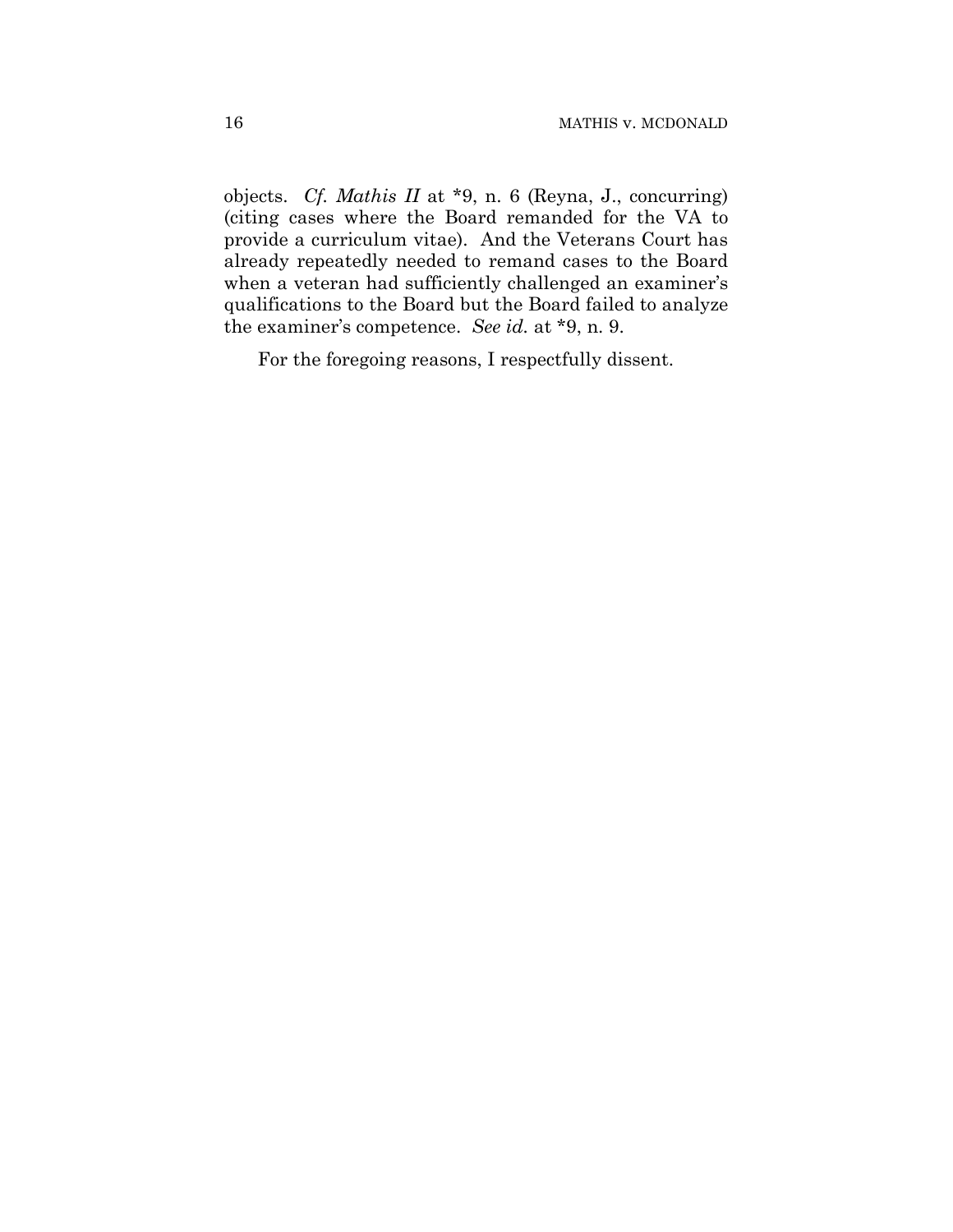# United States Court of Appeals for the Federal Circuit

**FREDDIE H. MATHIS,**

**\_\_\_\_\_\_\_\_\_\_\_\_\_\_\_\_\_\_\_\_\_\_** 

*Claimant-Appellant*

**v.**

**ROBERT A. MCDONALD, SECRETARY OF VETERANS AFFAIRS,**

*Respondent-Appellee* **\_\_\_\_\_\_\_\_\_\_\_\_\_\_\_\_\_\_\_\_\_\_** 

## 2015-7094 **\_\_\_\_\_\_\_\_\_\_\_\_\_\_\_\_\_\_\_\_\_\_**

Appeal from the United States Court of Appeals for Veterans Claims in No. 13-3410, Judge Alan G. Lance, Sr.

**\_\_\_\_\_\_\_\_\_\_\_\_\_\_\_\_\_\_\_\_\_\_** 

STOLL, *Circuit Judge*, with whom NEWMAN, MOORE, and WALLACH, *Circuit Judges*, join, dissenting from denial of rehearing en banc.

I believe the court should hear this case en banc to reevaluate the presumption of competence afforded to VA medical examiners and their opinions under our current law. I question the propriety of such a presumption in a uniquely pro-claimant and non-adversarial system.

I am also troubled by the idea that the VA itself might apply the presumption when a veteran challenges, at the agency level, the competence of the examiner or the conclusions of the medical opinion. Even if we keep the presumption of competence, like the presumption of